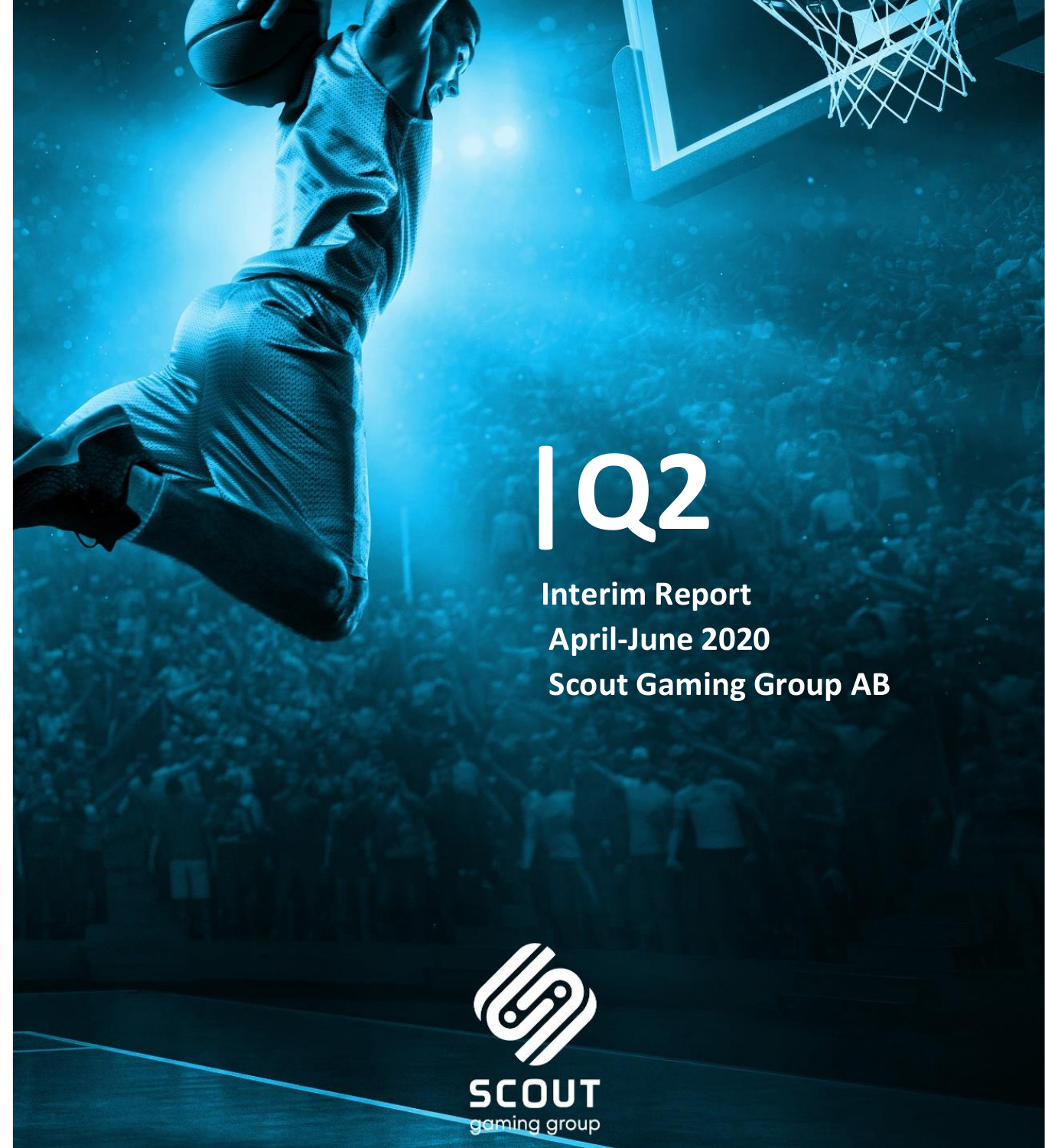

ALL FIGURES IN THIS REPORT ARE STATED IN SWEDISH SEK UNLESS OTHERWISE STATED. BRACKETS IN THIS REPORT REFER TO THE CORRESPONDING PERIOD OF THE PREVIOUS YEAR, UNLESS OTHERWISE STATED. ALL FIGURES REFER TO THE GROUP UNLESS OTHERWISE **STATED.** 

## **Second quarter: April - June 2020**

• Revenues increased to SEKm 6.3 (4.0), corresponding to a growth of 58% compared to same quarter last year.

- EBITDA improved to SEKm -10.0 (-12.1).
- Net result was SEKm -17.5 (-13.3).
- Earnings per share amounted to SEK -1.0 (-1.0).

• Operator trading index (which illustrates the underlying client activity) increased to 1074 (687), a growth of 56%.

• Scout Gaming launched Esport-related markets for its entire range of products, launched initially on its own operator Fanteam.com and since mid-April available on external partners.

• Scout Gaming signed an agreement with GLHF.gg, a platform that strengthens the bond between professional sports teams and their fans.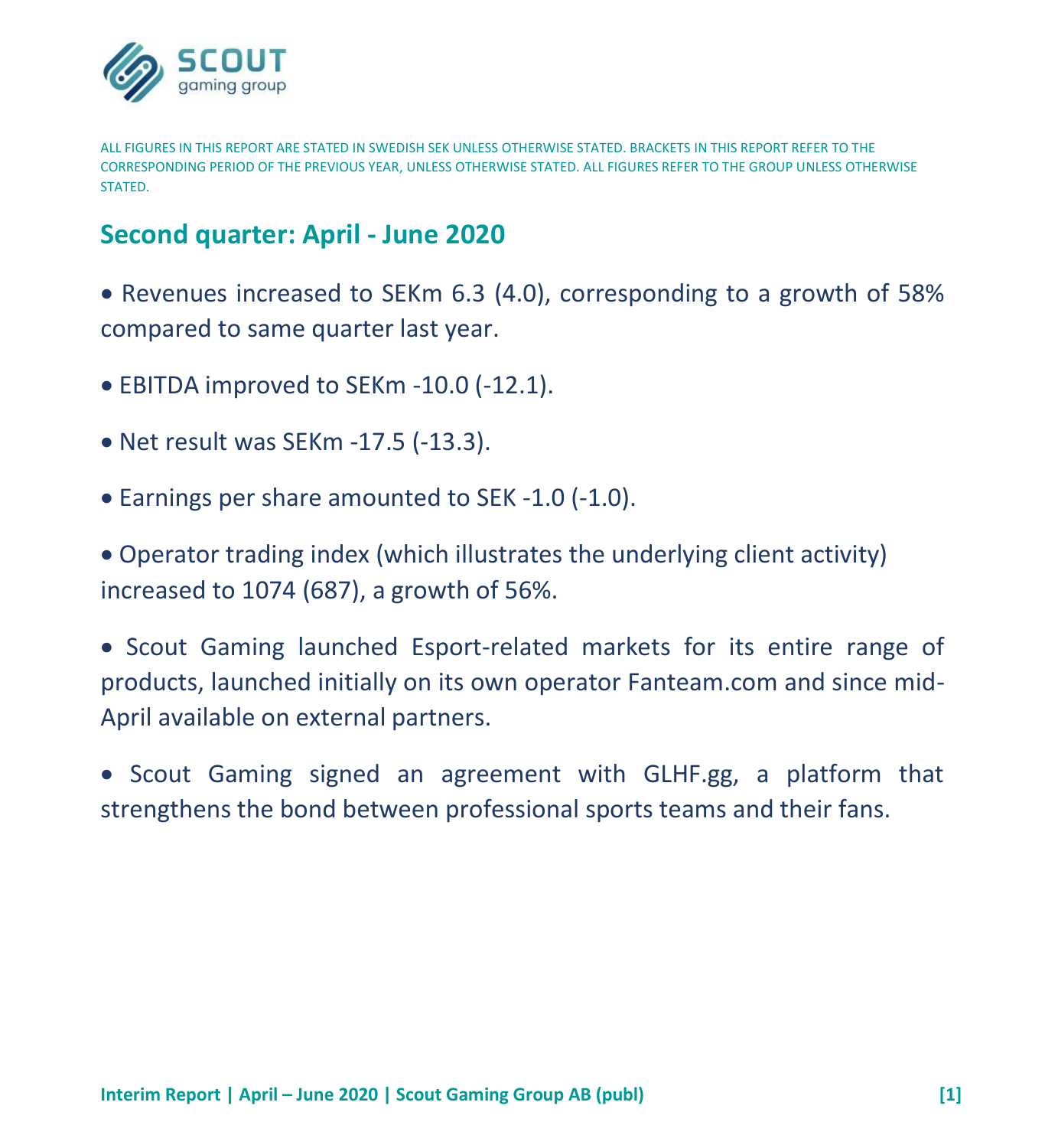

## **Interim period: January-June**

- Revenue amounted to SEKm 14.9 (7.6).
- EBITDA amounted to SEKm -21.8 (-26.7)
- Net result amounted to SEKm -27.3 (-29.4)
- Earnings per share amounted to SEK -1.7 (-2.2)

## **Events after the period ended**

• Scout Gaming completed a heavily oversubscribed directed share issue towards international institutional investors amounting to SEKm 75, to enable an accelerated growth and product development.

• For the third consecutive year, Scout Gaming won EGR Award "Fantasy Sports Supplier of the year".

• Scout Gaming launched 1 million Euro Fantasy Premier League Season Game.

• The company widened and extended the current agreement with Kaizen Gaming (Stoiximan and Betano).

• Scout Gaming signed an agreement with the market leading operator in the CIS region, Parimatch.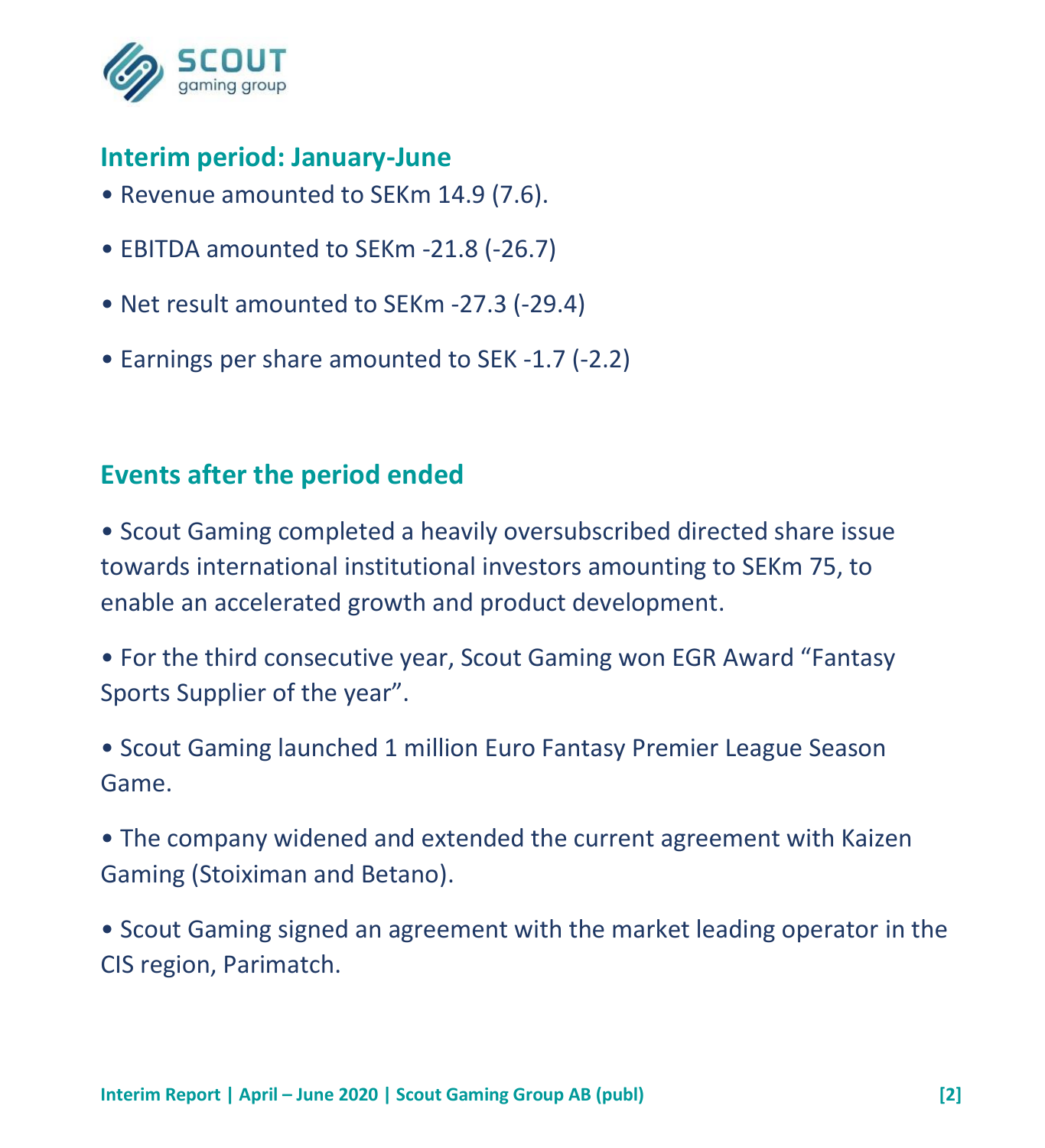



The chart shows the overall development of the past 12 months for every given quarter.

For additional information, please contact: Billy Degerfeldt, CFO & Investor Relations [billy.degerfeldt@scoutgaminggroup.com](mailto:billy.degerfeldt@scoutgaminggroup.com)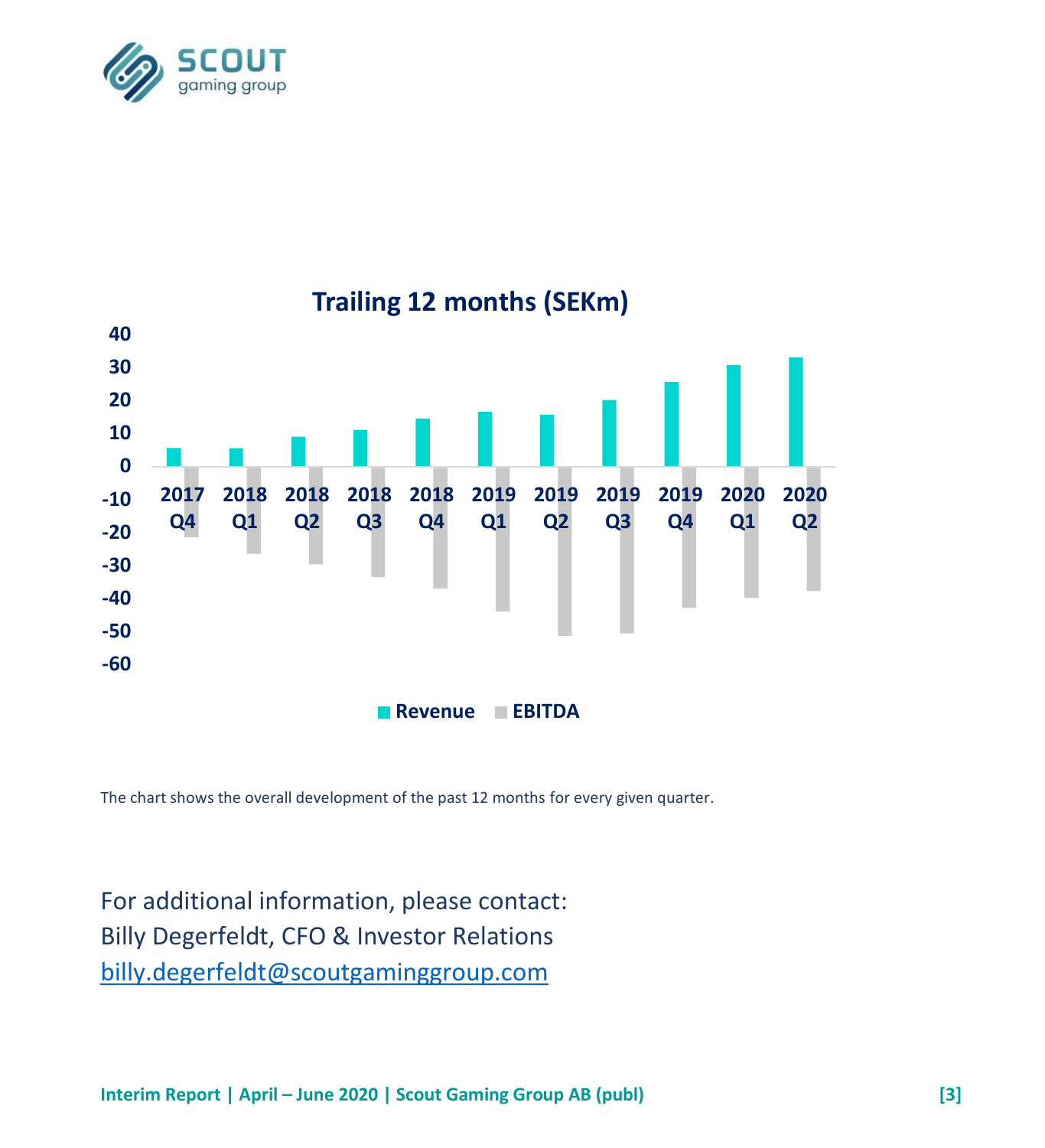

## **CEO comment: From silence to record activity**

The quarter began with very low activity as most sports and leagues globally had breaks related to the ongoing COVID-19 pandemic. However, we quickly managed to complete our esport offering and launch parts of it in mid-April. In mid-May, the German Bundesliga games resumed and from that moment on we experienced a rapid recovery which in June resulted in record activity. We have had an accelerating underlying growth throughout the second half of the quarter and are pleased that we were able to demonstrate this so quickly after the restart of European sports.

Scout Gaming's operator index for the quarter was 1074, a growth of 56%. The total revenue base grew, despite very limited activity during the first half of the quarter, by 58% to SEK 6.3 million. We have previously stated that we did not see any long-term business-related risks with the pandemic for us as a company and are happy to be even more strengthened in that belief.

Activity in July and the first half of August continues to be high and we see very good opportunities for strong future growth.

After the end of the period, we launched our season-long Premier League game for the season 20/21, where we offer 1 million euro in the prize pool, of which 200,000 euro will be received by the winner. Ever since the start, this has been something of an important transitional goal for Scout Gaming.

The general interest in Fantasy Sports outside the United States continuously continues to grow. After the official season of the English Premier League ended, it emerged that 7.5 million players participated in the league's official

**Interim Report | April – June 2020 | Scout Gaming Group AB (publ) [4]**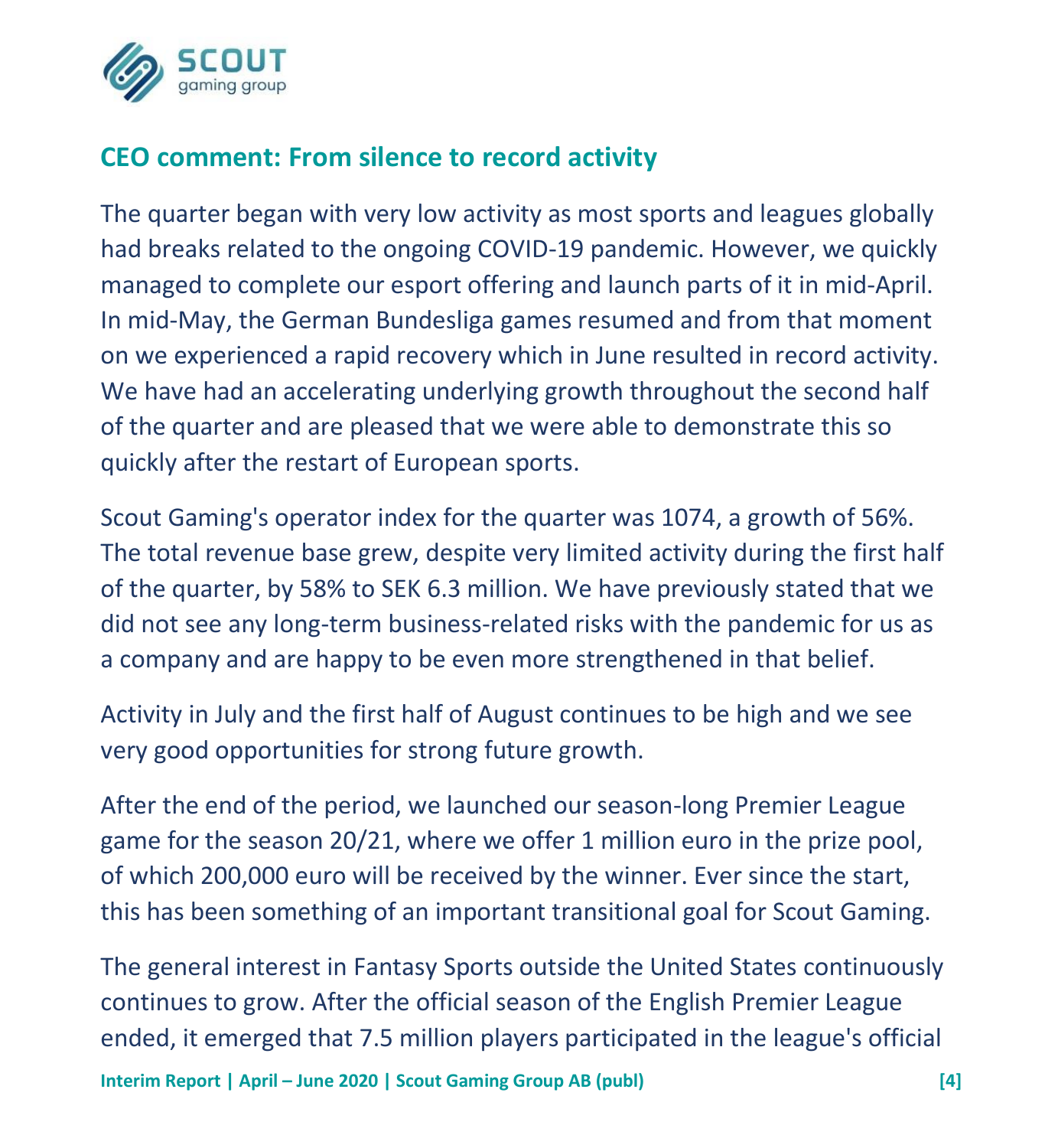

free-to-play game. In order for real money gambling in Fantasy Sport to be as big in the world outside as in the US, our thesis since the start has been that the prize pools must be able to reach considerable sizes, something we now to an increasing extent, have been able to start offer.

Furthermore, we have noted that our own operator Fanteam, which is used for product development and testing, has experienced sharply increasing activity, despite the fact that limited resources for marketing have been allocated to it. In the future, we will invest more resources in Fanteam because we see favorable development for a number of KPI's, on the limited scale we currently work with marketing. We see potential for an upcoming heavy growth of Fanteam.

The customer dialogues, in addition to those that have been esports-related, temporarily stopped during beginning of the spring, but have gradually returned as sports and leagues have been restarted. A key to being able to reach further major significant agreements is to be able to offer larger prize pools and more products, something we focus heavily on. After the end of the period, we were pleased to present an agreement with the market leading operator in the CIS region, Parimatch. We currently have a number of farreaching customer dialogues with market-leading operators in their respective regions.

Norsk Tipping has beta launched the product for free-to-play and is currently awaiting approval from the Norwegian Gaming Authority to be able to launch for real money gambling. We still expect to get seriously started during the second half of the year.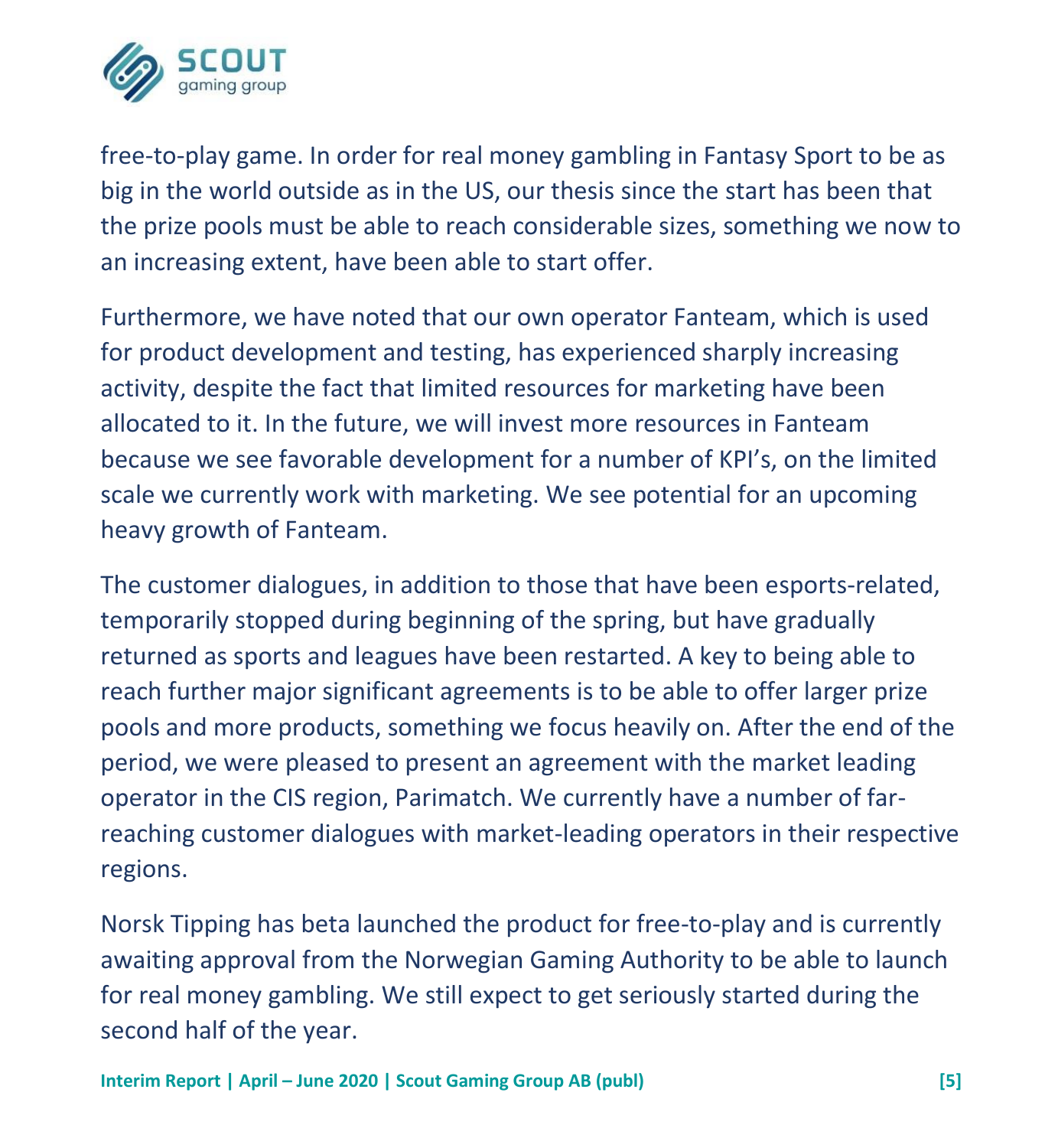

After the quarter ended, we renewed and extended our agreement with Kaizen Gaming, the company behind Stoiximan and Betano brands. Their ambition is to both widen their current use of Scout Gaming products to include our new developed betting services as well as expand the use of our services geographically. We are very pleased to widen this agreement since they currently are perceived as the market leading operator on the Greece online market through Stoiximan and the Romanian market leader through Betano, which quickly widening their geographical presence.

We continue to invest in long-term organic growth by gradually increasing prize pools and the number of playable events as the number of players and volumes increase. We are doing the assessment that we now are close or may have reached a level that opens interest in the product for both end users and operators in a broader extent than before. We are also investing in product development and see that during the second half of the year we will gain increasing volumes from our betting-related products.

In order to be able to secure the aforementioned growth ambitions, we carried out a heavily oversubscribed directed share issue of SEK 75 million towards international institutional investors and sector specialists after the quarter ended. The issue was subscribed for by both existing major owners and new institutional investors. I am happy for the shown confidence and sure that we can deliver on our growth ambitions in the coming years.

The second half of the year has the potential to be as intense as we hoped!

**Interim Report | April – June 2020 | Scout Gaming Group AB (publ) [6]** Andreas Ternstrom **CEO**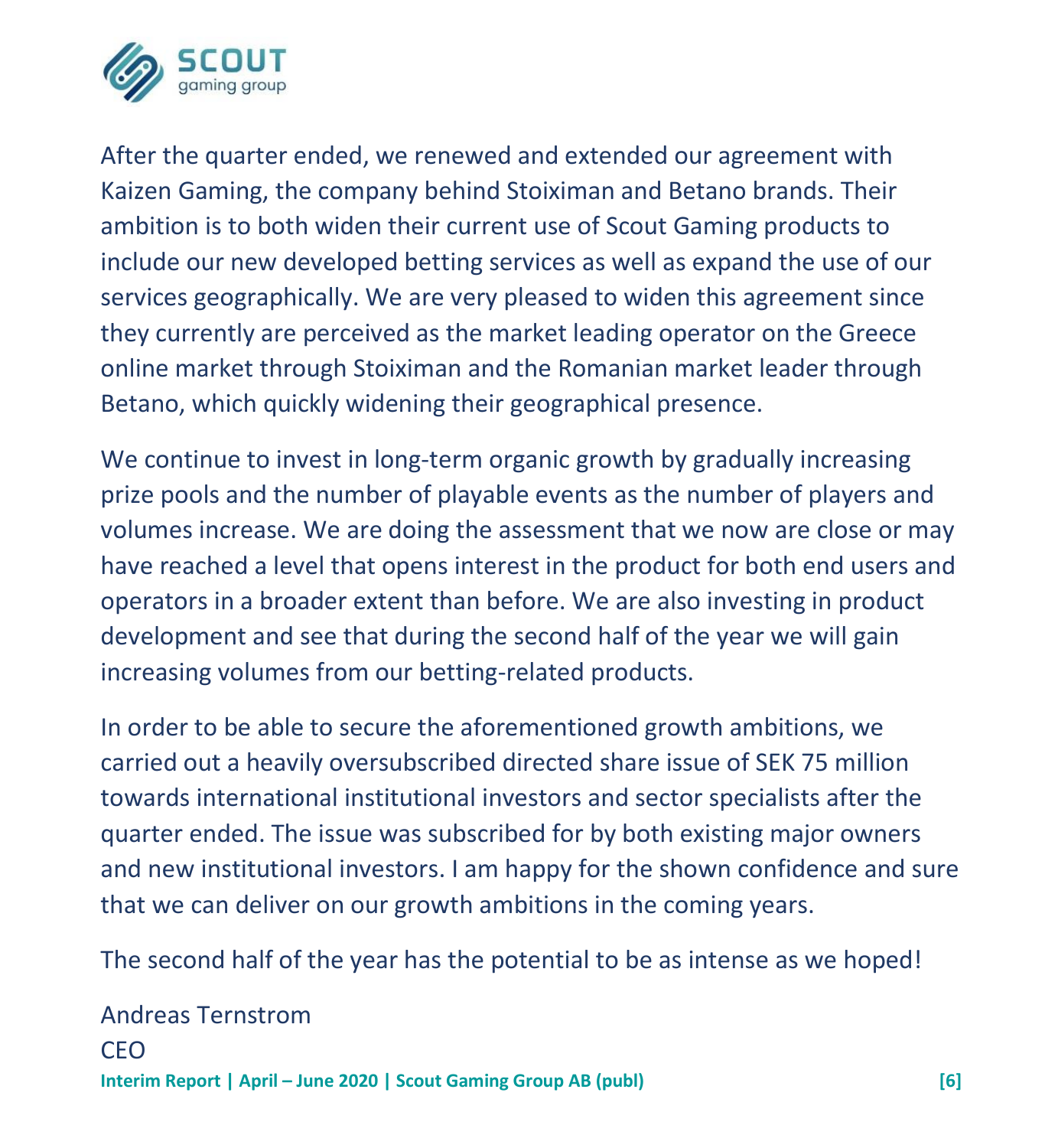

#### **Scout Gaming Operator Trading Index**



### **Operator Trading Index**

The Operator Trading Index, increased to 1074 (687), during the second quarter 2020. The increase corresponds to a growth of 56% compared to the same quarter last year. The increase is explained by increased activity from current clients and revenues generated from new markets and products. The activity was severely negatively affected from the start of the quarter, when global sports calendar changed as a result of the outbreak of COVID-19.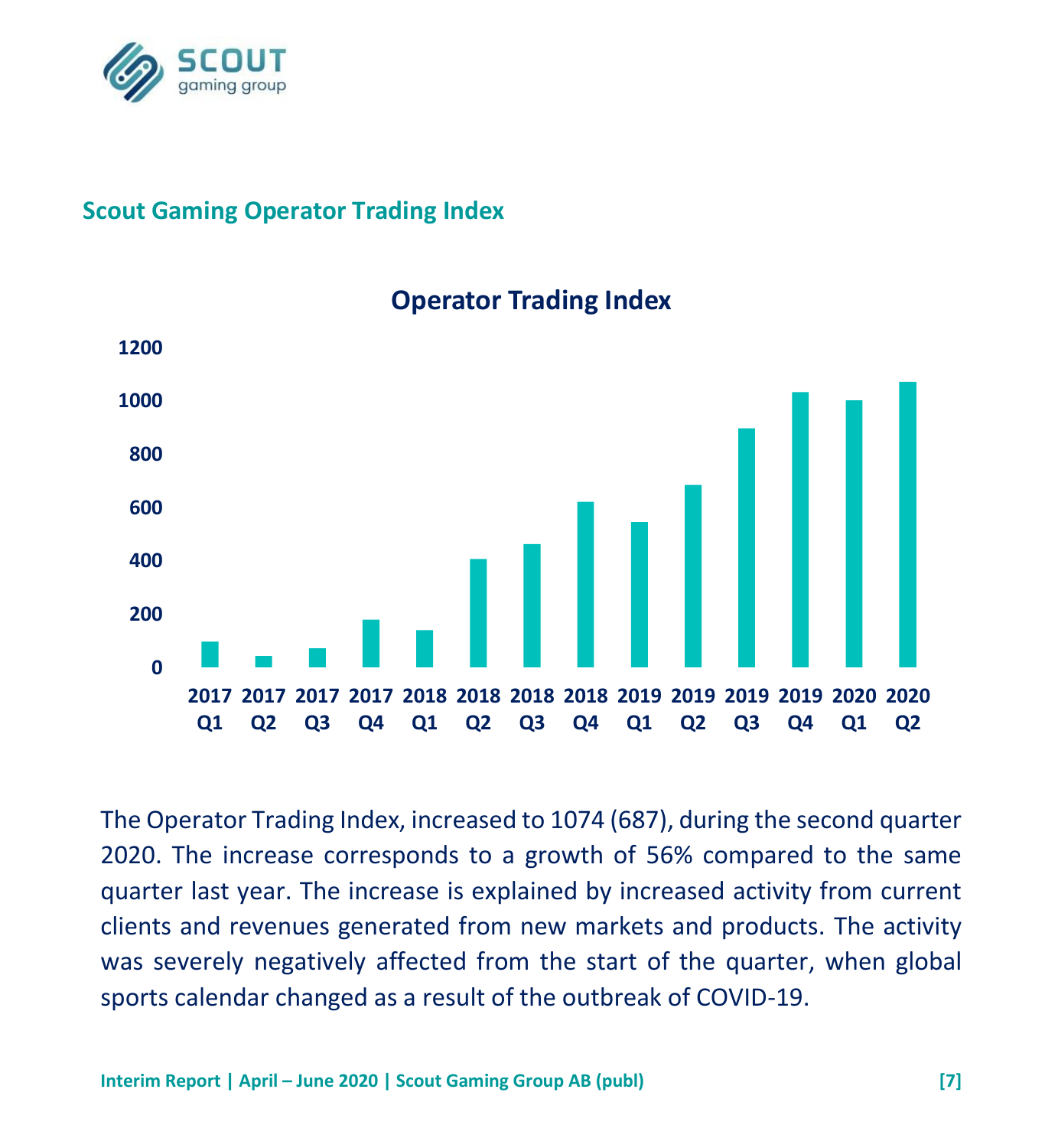

We use the first quarter of 2017 as index base. Number of launched clients, changes in their activity and general market growth affects the index development.

General market growth is dependent on the major leagues and championships. The index is also affected by the clients' share of their end customer's activity (so-called "rake"), as well as their sportsbook margin which may vary between different markets and product categories.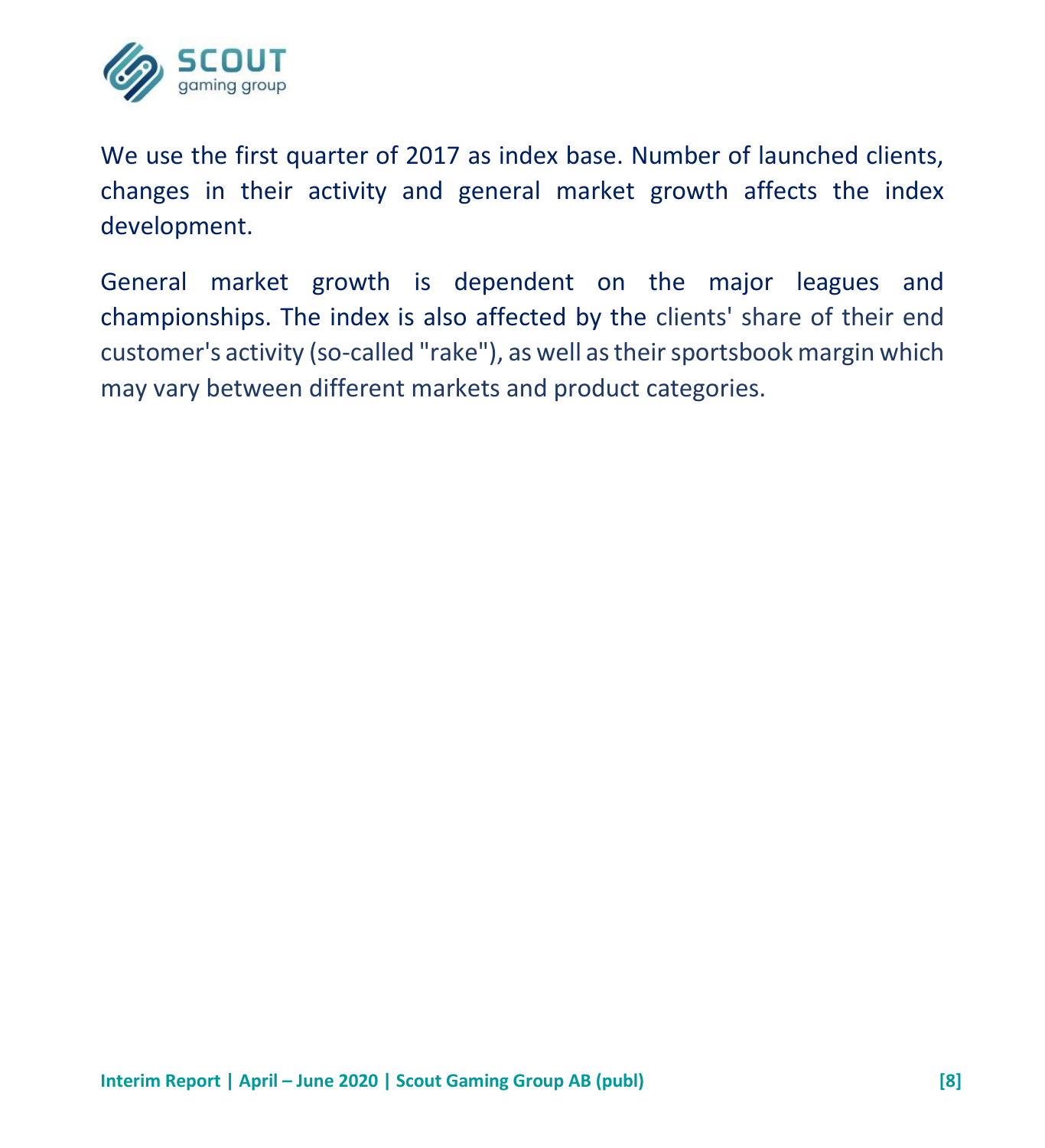

## **Financial performance**

#### **Revenues**

Revenues amounted to SEKm 6.3 (4.0) during the second quarter and mainly relates to gaming related services that Scout Gaming provides to its clients. The fees are charged to clients based on a combination of different variables such as number of provided markets and product categories, guarantee commitments in prize pools etc. and may be fixed or variable. The increase is due to current partners compared to corresponding period previous year. A vast majority of the revenues are assignable to June. Revenues for the period January-June were SEKm 14.9 (7.6)

#### **Costs**

Total costs amounted to SEKm -17.8 (-18.5) and mainly consist of personnel. Personnel costs are not expected to increase in any larger extent going forward. Potential cost increase will mainly relate to guaranteed prize pools which is a marketing cost under other costs. Scout Gaming is striving to optimize this in the long run and takes into consideration variables such as the number of affiliated external partners and their size as well as the general sports calendar. In addition, marketing costs related to Fanteam could increase going forward. Cost for the period January-June were SEKm 39.6 (39.0).

#### **Result**

Operating profit was SEKm -11.5 (-14.5). Net result was SEKm -17.5 (-13.4) during the quarter. Financial items of SEK -6.0 million refer to exchange rate losses on intra-group loans, which may fluctuate in the future but do not affect cash flow. Increased activity from current clients compared to

**Interim Report | April – June 2020 | Scout Gaming Group AB (publ) [9]**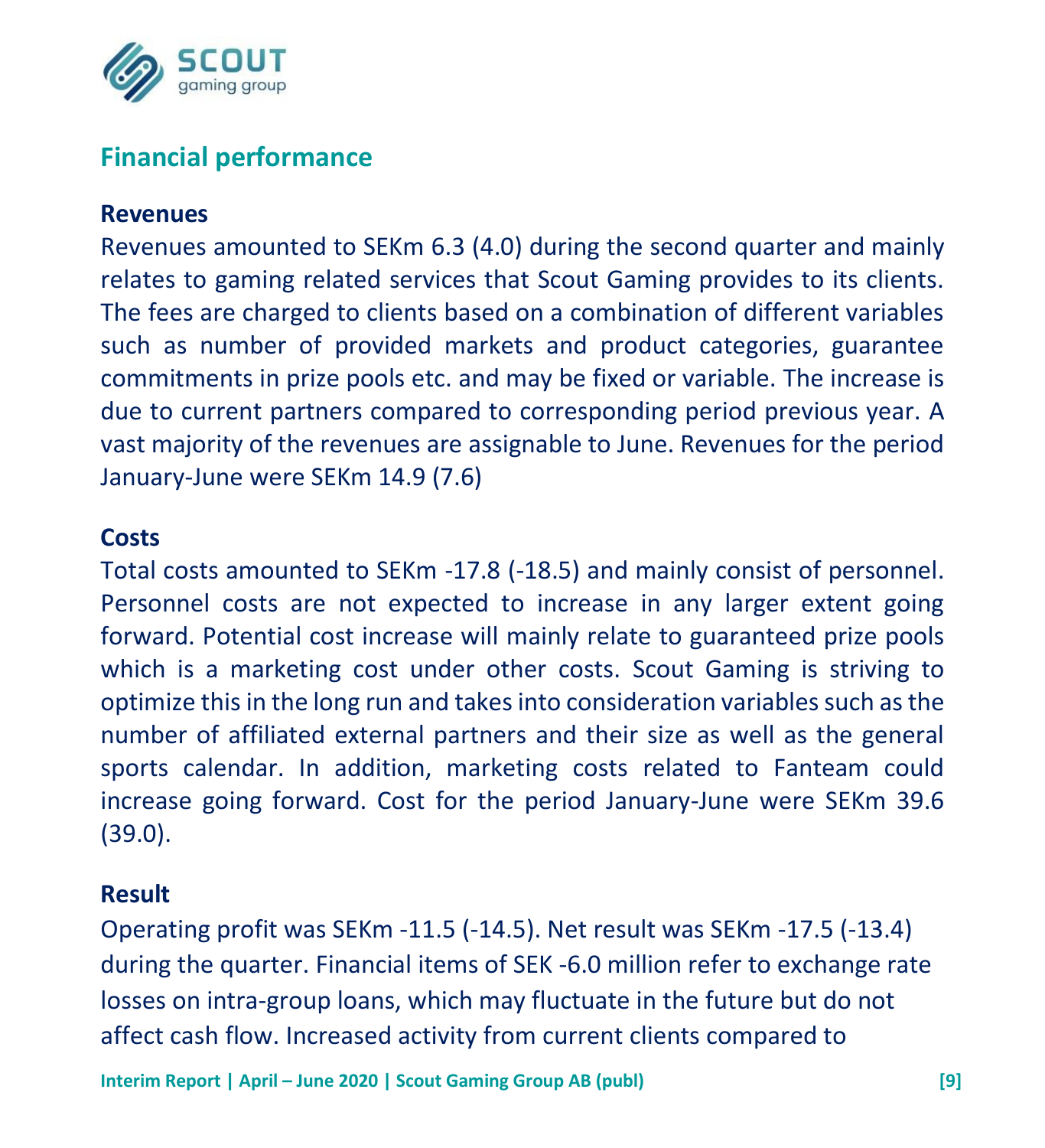

corresponding period, hence the result has improved during the quarter. Operating profit for the first half-year amounted to SEK -24.6 million (-31.5) and net profit to SEK -27.3 million (-29.4).

#### **Liquidity, financing and financial position**

Cash flows from operating activities amounted to SEKm -11.2 (-13.8) during the quarter and to SEKm -24.2 (30.4) for the period.

Cash flows from investing activities amounted to SEKm -2.0 (-1.9) for the second quarter. Cash flows from financing activities amounted to SEKm 0 (0) and to SEKm 35.1 (0) for the period. Cash flows for the quarter was SEKm - 18.9 (-15.5). Cash and cash equivalents amounted to SEKm 27.1 (13.6) at the end of the quarter. Scout conducted a directed share issue amounting to approximately SEKm 75 before costs, after the quarter ended.

#### **Capitalised development costs**

During the quarter development expenditure of SEKm 2.0 (1.7) was capitalised. Capitalised development costs are included as part of the revenue. These capitalised development costs are amortised over four years, starting when the costs incurred.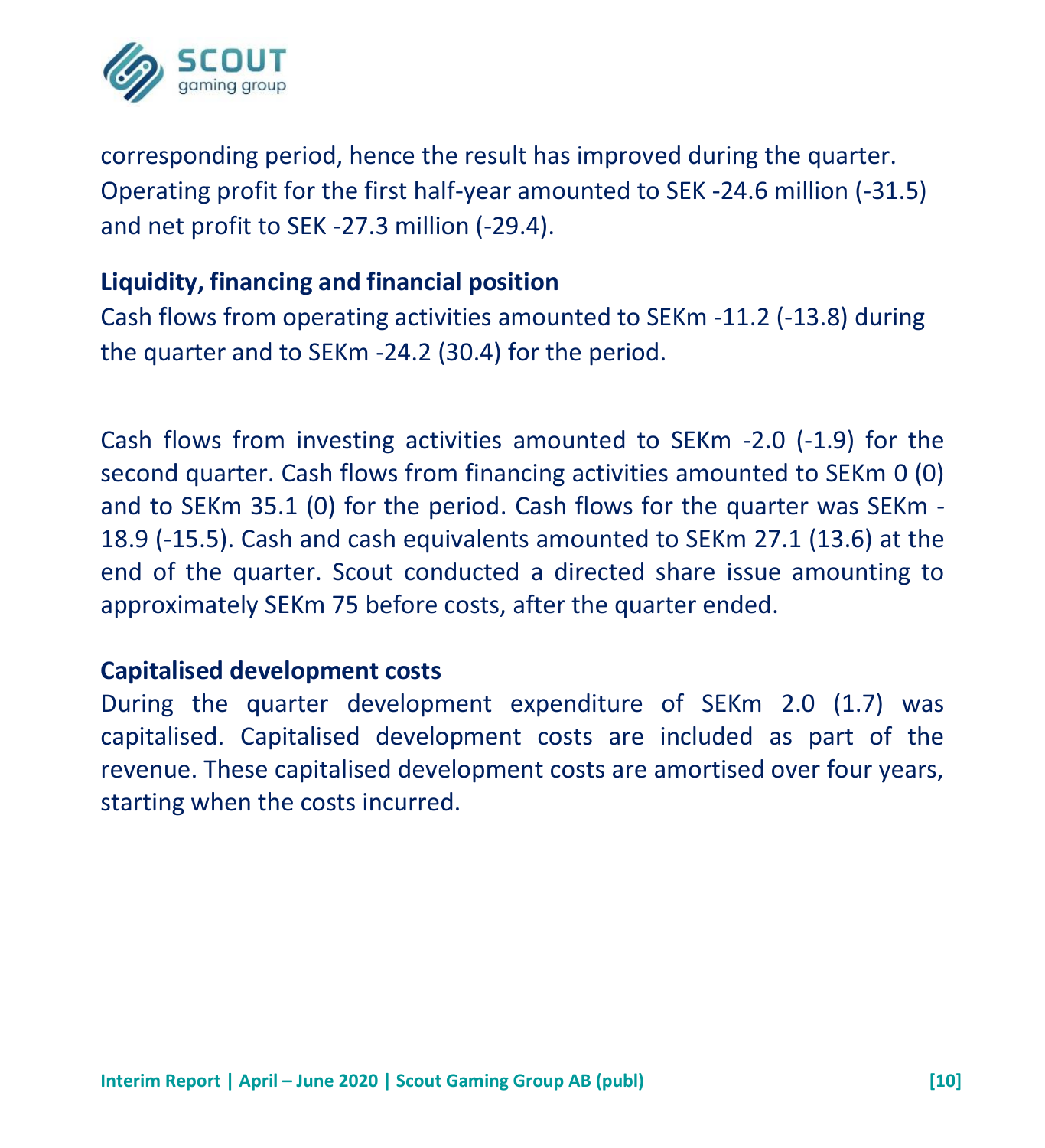

## **Key Ratios**

|                                 | Apr-Jun    | Apr-Jun    | <b>Jan-Dec</b> |
|---------------------------------|------------|------------|----------------|
| <b>Key ratios, Group (SEKm)</b> | 2020       | 2019       | 2019           |
| Revenue                         | 6.3        | 4.0        | 25.7           |
| Revenue growth, %               | 58         | neg        | 76             |
| <b>EBITDA</b>                   | $-10.0$    | $-12.1$    | $-42.8$        |
| EBITDA-margin, %                | <b>Neg</b> | <b>Neg</b> | <b>Neg</b>     |
| Operating profit                | $-11.5$    | $-14.5$    | $-52.8$        |
|                                 |            |            |                |
| Number of shares at the end of  |            |            |                |
| the period                      | 17,501,592 | 13,283,455 | 14,533,455     |
| Average number of shares *      | 17,501,592 | 13,283,455 | 13,908,455     |
| Employees at end of period **   | 83         | 79         | 83             |
|                                 |            |            |                |
|                                 |            |            |                |
| Earnings per share (SEK)        | $-1.0$     | $-1.0$     | $-3.8$         |
| Shareholders' equity per share  |            |            |                |
| (SEK)                           | 2.1        | 8.3        | 2.0            |
| <b>Operator Trading Index</b>   | 1074       | 687        | N/A            |

\* Scout Gaming has issued 308,000 warrants of series 2018/2021: 1. \*\* Also refers to contract staff in Ukraine.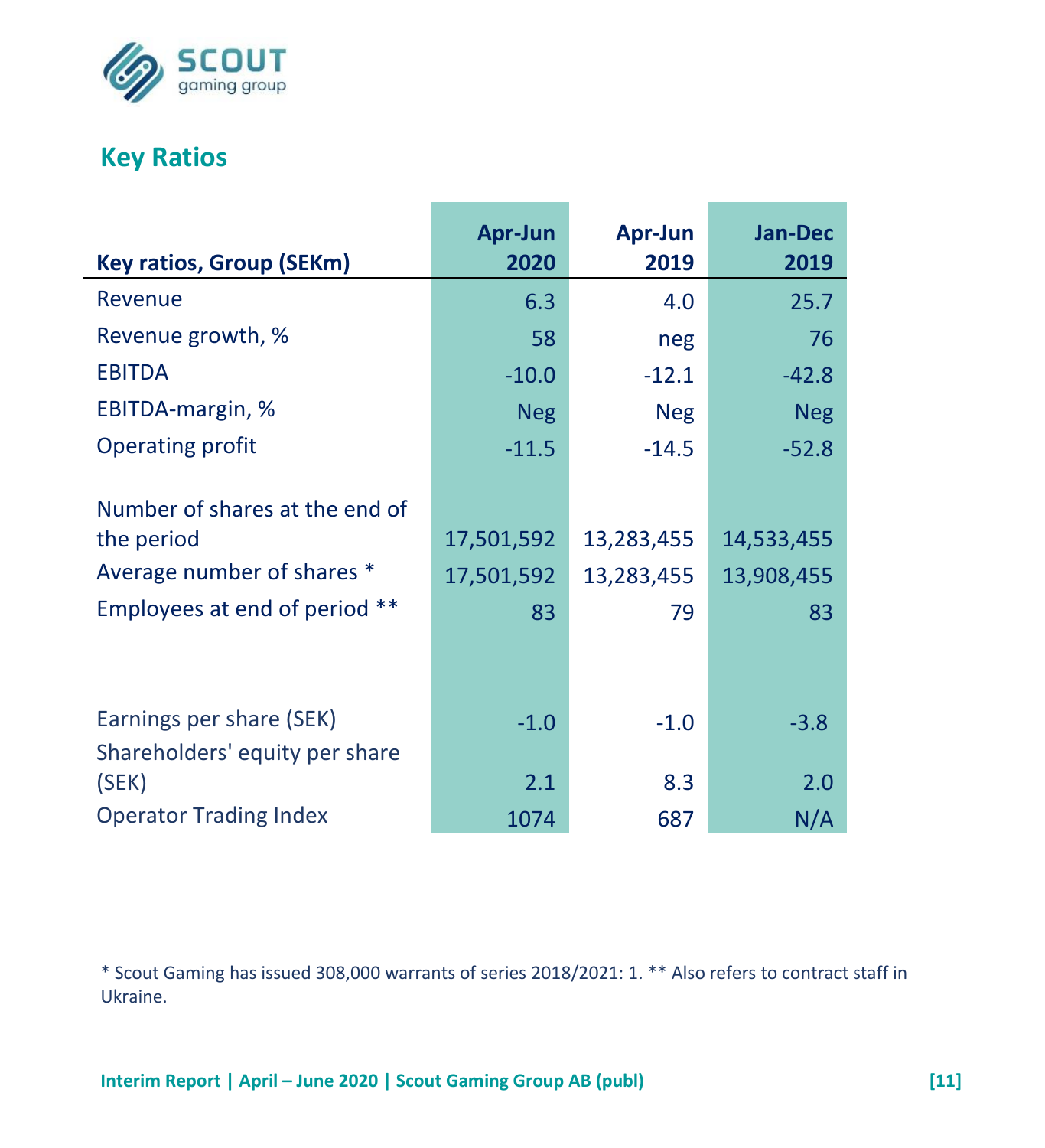

## **Other**

#### **Parent company**

Operating income for the second quarter of 2020 amounted to SEKm 1.0 (1.3). Operating profit amounted to SEKm 0.6 (-1.2). Profit for the quarter amounted to SEKm 0.5 (-1.1). The parent company's cash and cash equivalents amounted to SEKm 11.8 (5.1) at the end of the period and equity amounted to SEKm 146.5 (109.8).

#### **Risks**

Scout Gaming's operations are subject to certain risks that may affect the performance or financial position to varying degrees. These can be divided into industry and business-related risks as well as financial risks. In assessing the Group's future development, it is important to consider, in addition to possible opportunities for profit growth, the risk factors. The development of the legal situation for the type of gaming services provided by Scout Gaming is a key risk factor for the Group's future earning ability. As the majority of the company's customers are active in Europe, legal status in the EU becomes particularly interesting and monitored and managed by the Group continuously. Nevertheless, for cases where the legislation should be interpreted in an unfavorable or unexpected manner, there is a risk that Scout Gaming's terms of growth, profitability and product development will change. Similarly, an interpretation in a favorable direction could have a positive impact on the Group. For further information about Scout Gaming's risks and risk management, refer to the Annual Report 2019, which is found on the company's website.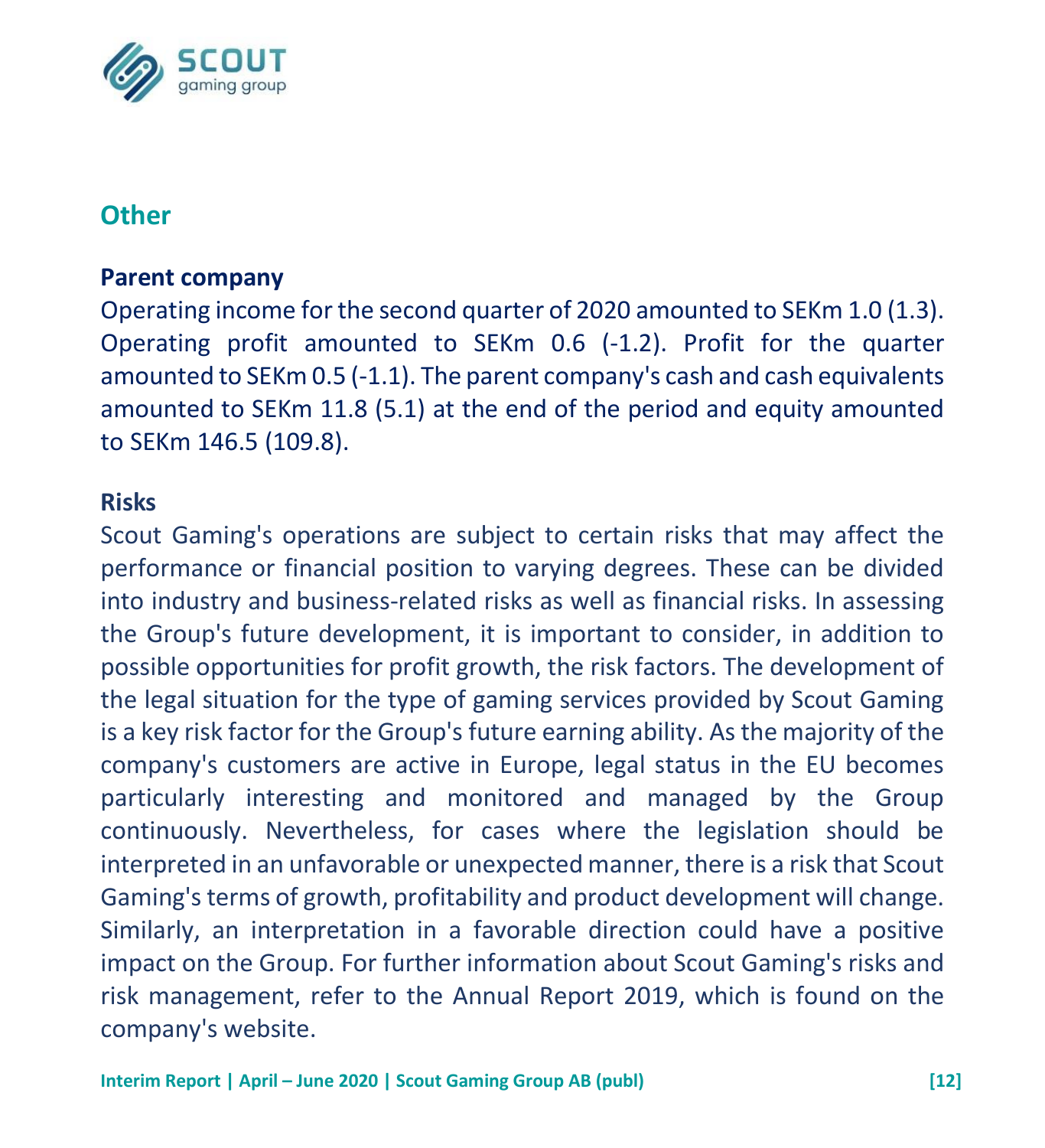

#### **Accounting principles**

The interim report has been prepared in accordance with the Annual Accounts Act and the Board of Directors' General Advice BFNAR 2012: 1 Annual Report and Consolidated Financial Statements (K3). Amounts are expressed in SEKm (millions of SEK) unless otherwise stated.

#### **Related party transactions**

No material related party transactions were conducted during the quarter.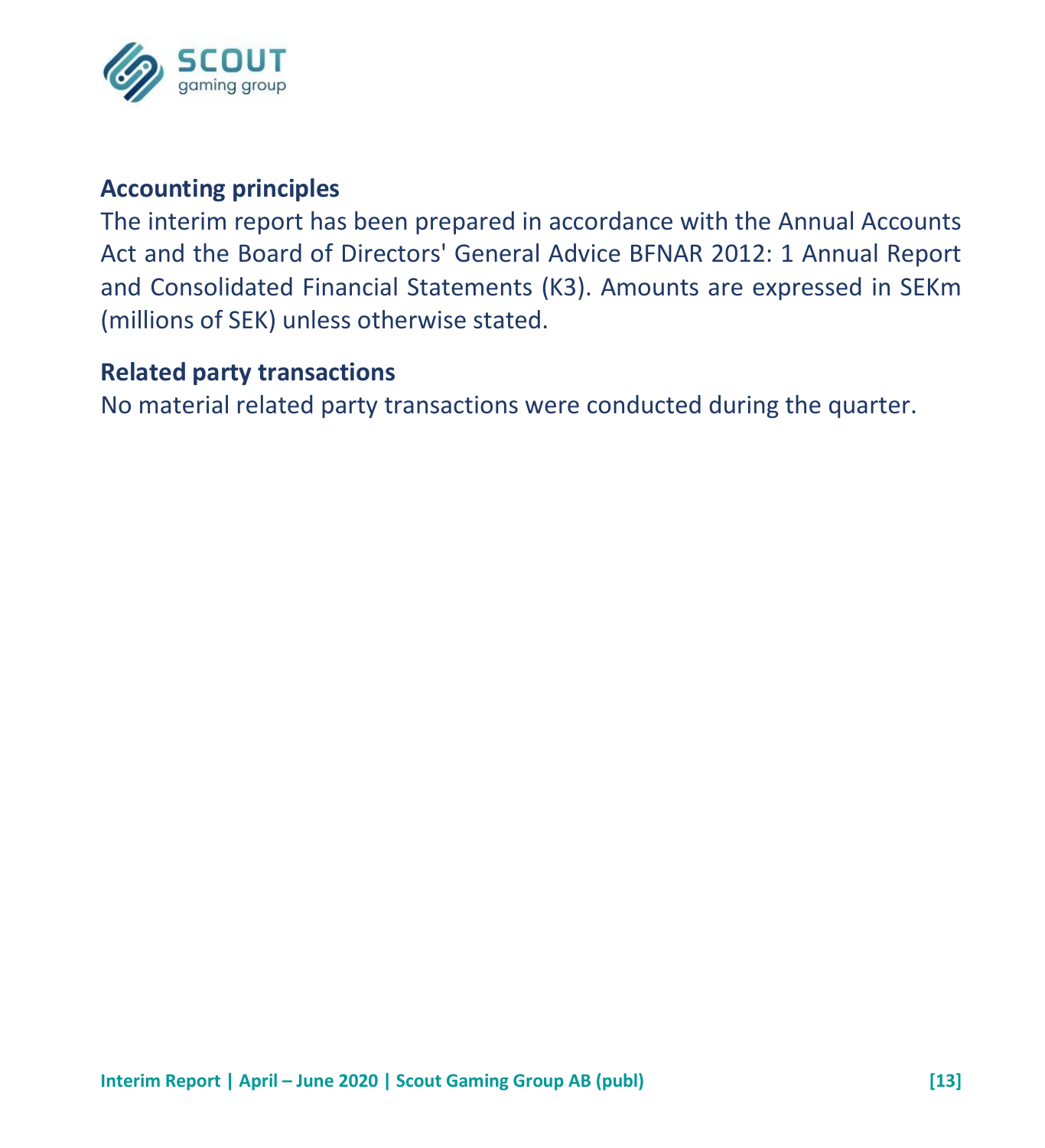

## **Owners per 30 June**

| <b>Shareholders</b>                | No.           |        |
|------------------------------------|---------------|--------|
|                                    | <b>Shares</b> | Amount |
| <b>Topline Capital Partners LP</b> | 3,695,508     | 21.1%  |
| <b>Atle Sundal Holding AS</b>      | 1,578,705     | 9.0%   |
| Novobis AB                         | 1,498,238     | 8.6%   |
| <b>Knutsson Holdings AB</b>        | 1,432,200     | 8.2%   |
| Nordnet Pensionsförsäkring         | 1,017,115     | 5.8%   |
| <b>SIA Optibet</b>                 | 833,333       | 4.8%   |
| Swedbank Robur micro cap           | 774,418       | 7.1%   |
| <b>Andreas Sundal Holding AS</b>   | 803,464       | 4.6%   |
| <b>Avanza Pension</b>              | 628,470       | 3.6%   |
| Björn Fjellby Holding AS           | 606,131       | 3.5%   |
| <b>Tekkorp LLC</b>                 | 549,545       | 3.1%   |
| <b>Total largest shareholders</b>  | 14,238,090    | 75.6%  |
| <b>Other shareholders</b>          | 3,263,502     | 24.4%  |
| Number of shares                   | 17,501,592    |        |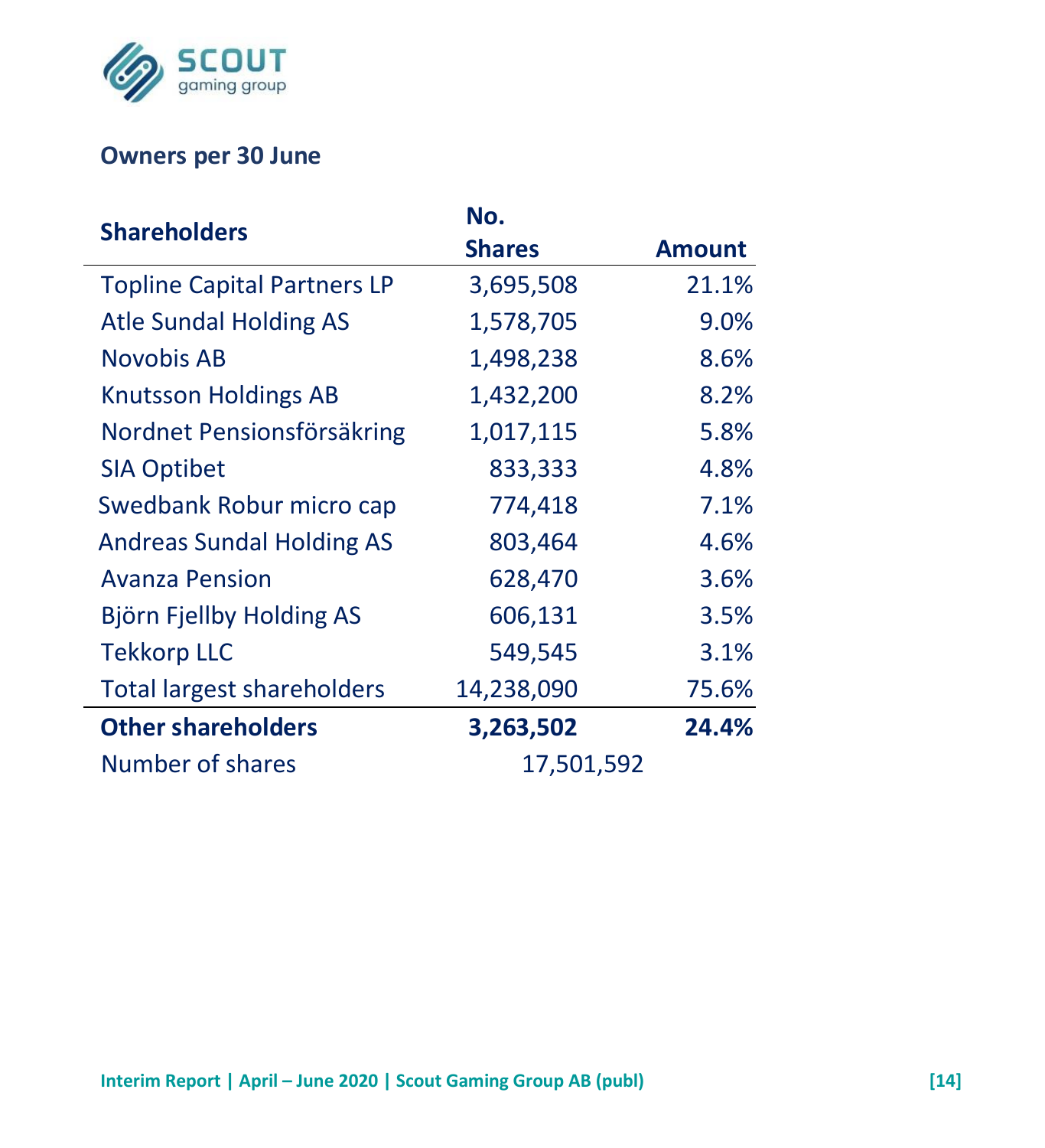

## **Calendar**

Scout Gaming will publish reports according to the following schedule:

Q3 report: 26 November

Year-end report 2020: February 26, 2021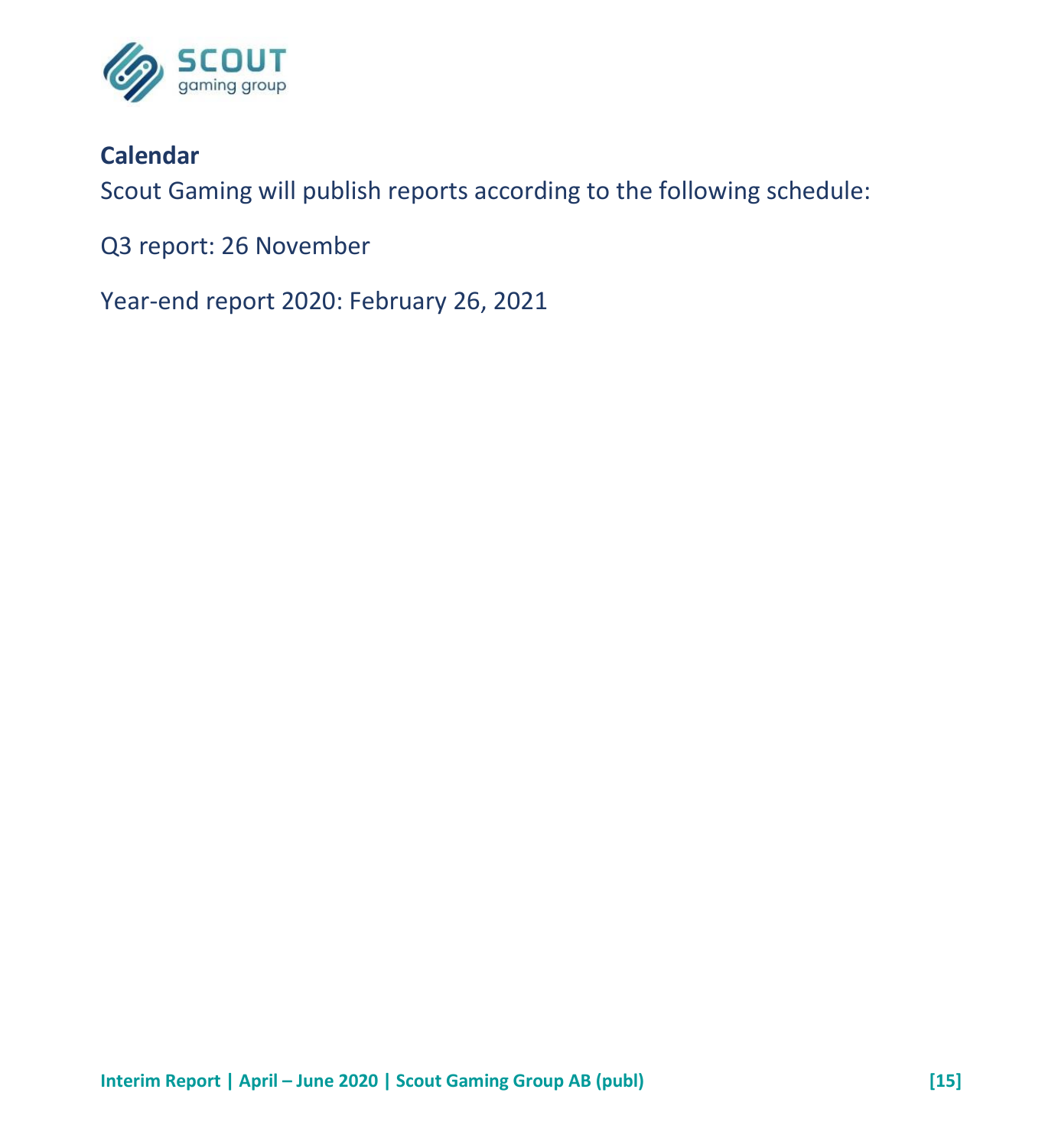

## **Condensed consolidated income statement**

#### **Scout Gaming Group AB (publ)**

**559119-1316**

|                                      | Apr-Jun   | Apr-Jun   | Jan-Jun   | Jan-Jun   | <b>Jan-Dec</b> |
|--------------------------------------|-----------|-----------|-----------|-----------|----------------|
| <b>Group income statement (kSEK)</b> | 2020      | 2019      | 2020      | 2020      | 2019           |
|                                      |           |           |           |           |                |
| <b>Revenue</b>                       | 6,260     | 4,032     | 14,939    | 7,558     | 25,691         |
| Personnel expenses                   | $-6,840$  | $-9,738$  | $-17,567$ | $-21,225$ | $-39,790$      |
|                                      | $-9,446$  | $-6,352$  |           |           |                |
| Other external expenses              |           |           | $-19,133$ | $-13,080$ | $-28,655$      |
| Depreciation, amortization and       |           |           |           |           |                |
| impairment of PPE                    | $-1,468$  | $-2,447$  | $-2,878$  | $-4,742$  | $-10,058$      |
| <b>Total operating expenses</b>      | $-17,754$ | $-18,538$ | $-39,577$ | $-39,046$ | $-78,503$      |
|                                      |           |           |           |           |                |
| <b>Operating profit/loss</b>         | $-11,494$ | $-14,505$ | $-24,638$ | $-31,488$ | $-52,812$      |
|                                      |           |           |           |           |                |
| <b>Financial items</b>               | $-5,983$  | 1,148     | $-2,668$  | 2,007     | 580            |
| <b>Profit before tax</b>             | $-17,477$ | $-13,357$ | $-27,307$ | $-29,281$ | $-52,232$      |
| Deferred tax                         | 0         | 0         | $\Omega$  | O         | 66             |
| Tax                                  | 16        | 18        | 33        | 40        | $-52,166$      |
| <b>Profit/loss for the period</b>    | $-17,461$ | $-13,339$ | $-27,273$ | $-29,441$ | 25,691         |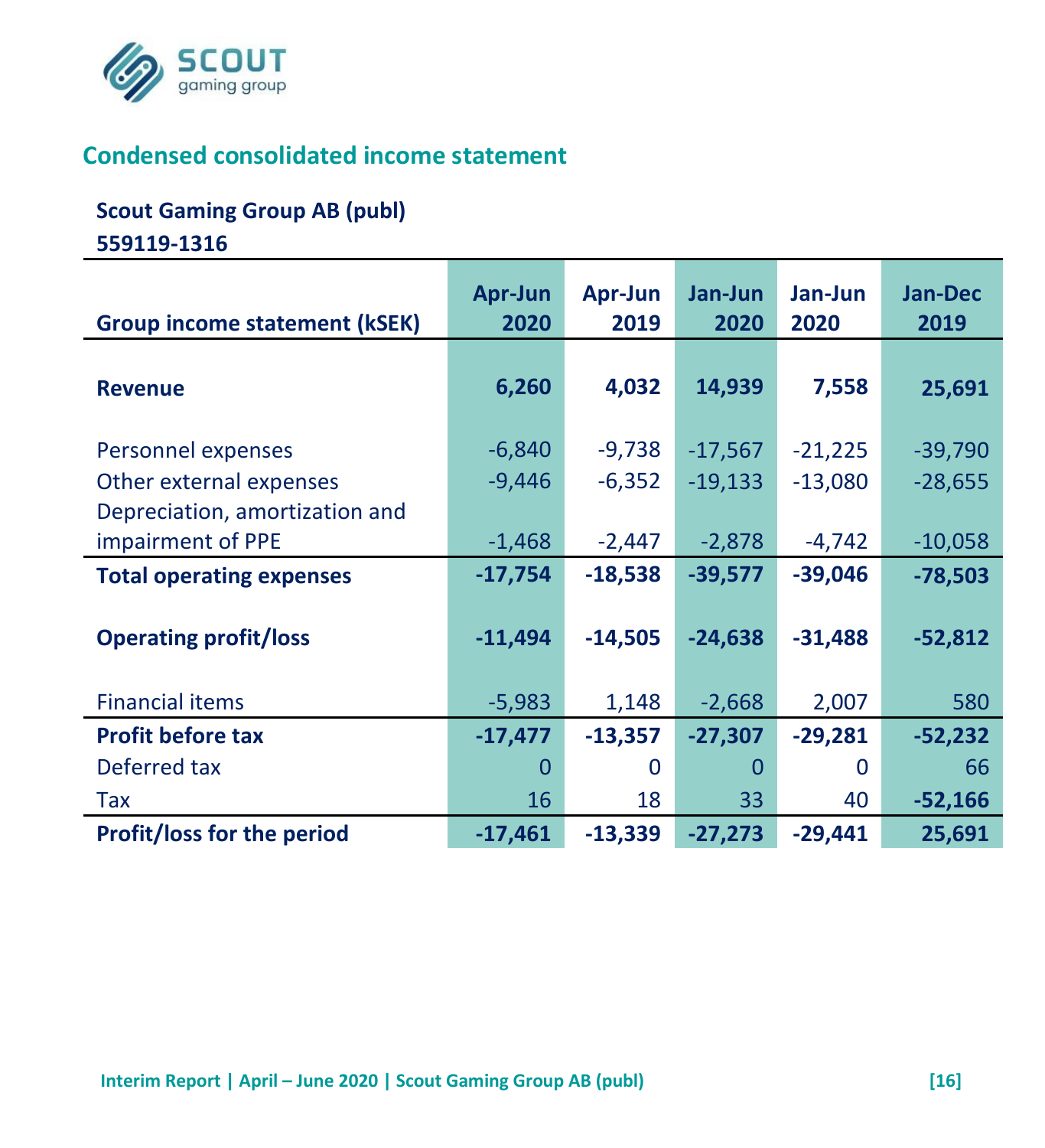

# **Condensed consolidated balance sheet**

## **Scout Gaming Group AB (publ)**

**559119-1316**

| <b>Group balance sheet (kSEK)</b>   | 2020-<br>06-30 | 2019-<br>06-30 | 2019-<br>12-31 |
|-------------------------------------|----------------|----------------|----------------|
| <b>Assets</b>                       |                |                |                |
|                                     |                |                |                |
| Intangible assets                   | 13,325         | 9,031          | 8,425          |
| Property, plant and equipment       | 788            | 1,283          | 909            |
| <b>Financial assets</b>             | 7              | 30             | 7              |
| <b>Total non-current assets</b>     | 14,120         | 10,343         | 9,342          |
|                                     |                |                |                |
| Subscribed but unpaid capital       | 0              | 26,844         | 0              |
| Accounts receivable                 | 3,012          | 2,480          | 1,525          |
| Other receivables                   | 5,866          | 4,178          | 8,863          |
| Prepaid expenses and accrued income | 1,303          | 2,439          | 2,622          |
| Cash and cash equivalents           | 27,063         | 13,684         | 21,473         |
| <b>Total current assets</b>         | 37,245         | 49,626         | 34,483         |
|                                     |                |                |                |
| <b>TOTAL ASSETS</b>                 | 51,364         | 59,969         | 43,825         |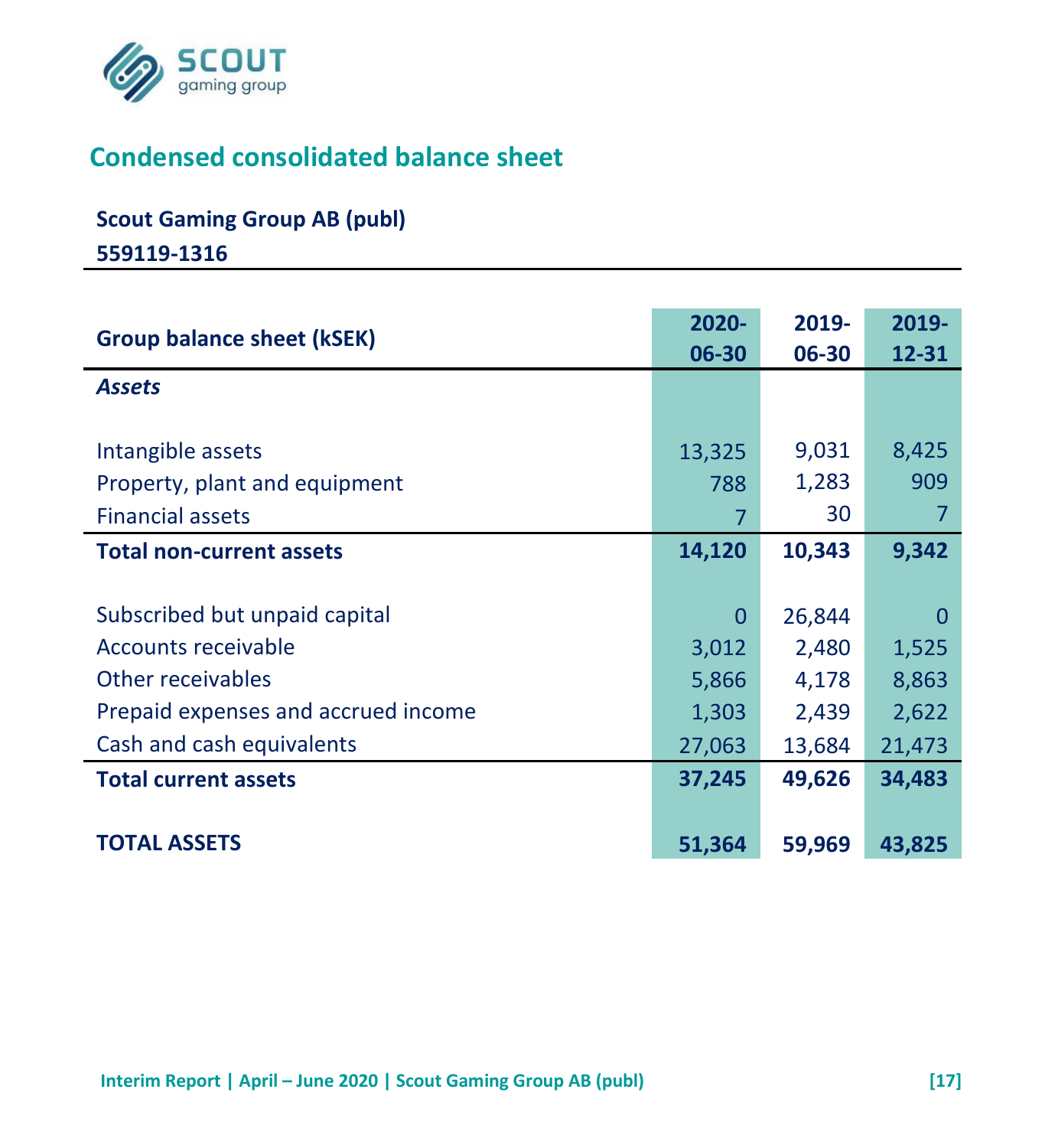

| <b>Equity and liabilities</b>                     |            |            |            |
|---------------------------------------------------|------------|------------|------------|
| Share capital                                     | 921        | 699        | 765        |
| Other capital contributed                         | 207,960    | 173,102    | 172,958    |
| <b>Reserves</b>                                   | $-2,115$   | $-1,925$   | $-1,281$   |
| Retained earnings including profit for the period | $-170,022$ | $-120,024$ | $-142,749$ |
| <b>Total equity</b>                               | 36,744     | 51,852     | 29,694     |
|                                                   |            |            |            |
| Provisions for deferred tax                       | 108        | O          | 0          |
| Deferred tax liability                            | 0          | 211        | 162        |
| <b>Total long-term liabilities</b>                | 108        | 211        | 162        |
|                                                   |            |            |            |
|                                                   |            |            |            |
| Short term debt to creditors                      | 3,341      | 42         | O          |
| Accounts payable                                  | 2,761      | 2,346      | 1,788      |
| <b>Current tax liabilities</b>                    | 273        | 374        | 444        |
| Other current liabilities                         | 6,855      | 2,624      | 9,056      |
| Accrued expenses and prepaid income               | 1,283      | 2,519      | 2,682      |
| <b>Total short-term liabilities</b>               | 14,513     | 7,906      | 13,969     |
|                                                   |            |            |            |
| <b>TOTAL EQUITY AND LIABILITIES</b>               | 51,364     | 59,969     | 43,825     |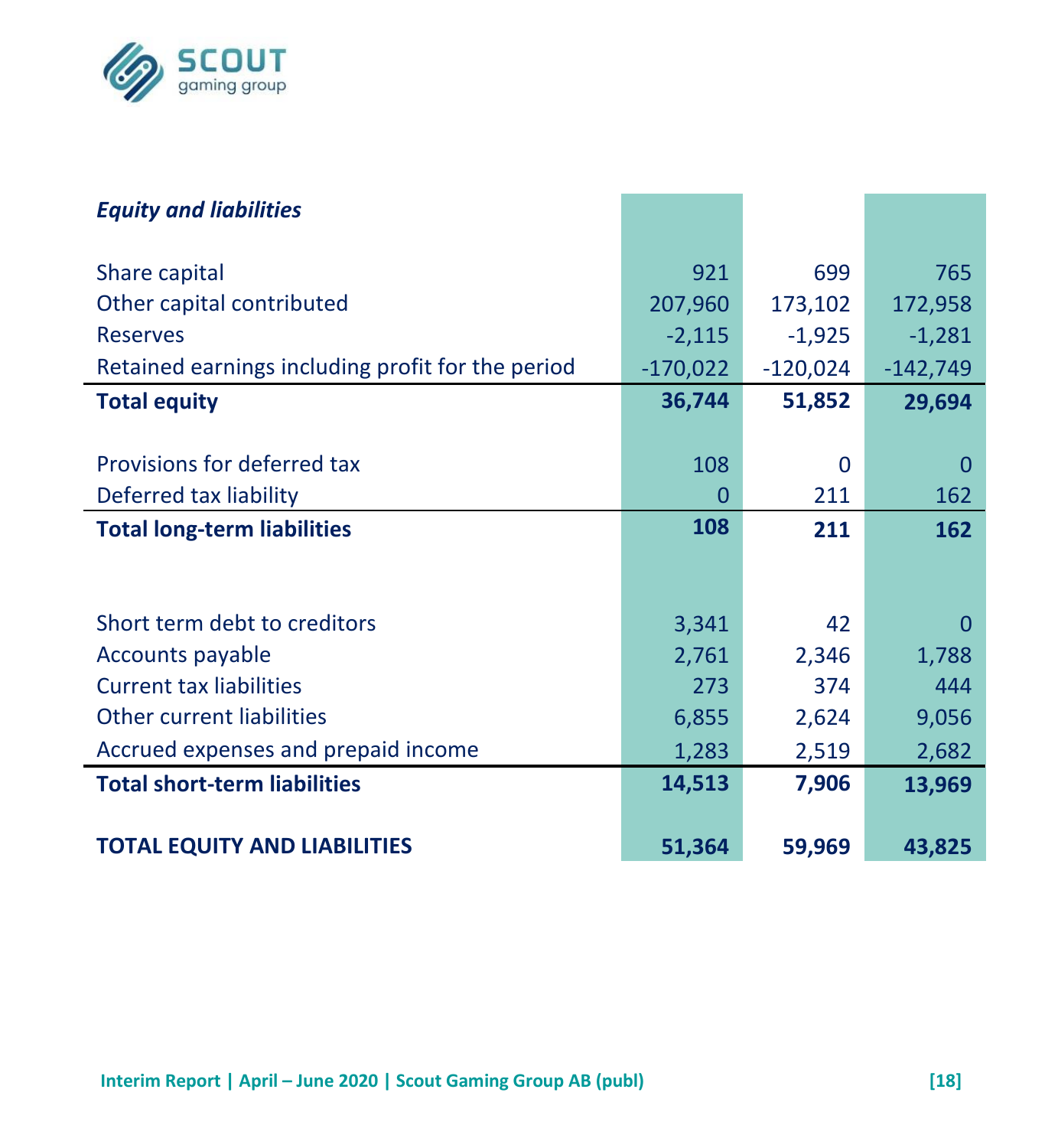

# **Consolidated changes in equity**

|                                   | <b>Share</b> | capital     |                 | <b>Retained</b> |                     |
|-----------------------------------|--------------|-------------|-----------------|-----------------|---------------------|
|                                   | capital      | contributed | <b>Reserves</b> | earnings        | <b>Total equity</b> |
| 2019-01-01                        | 699          | 146,214     | 376             | $-92,571$       | 54,718              |
| <b>Revaluation of conversion</b>  |              |             |                 |                 |                     |
| difference                        |              |             | $-1,988$        | 1,988           |                     |
| <b>Conversion difference</b>      |              |             | 437             |                 | 437                 |
| Profit/loss for the period        |              |             |                 | $-16,102$       | $-16,102$           |
| 2019-03-31                        | 699          | 146,214     | $-1,175$        | $-106,685$      | 39,053              |
|                                   |              |             |                 |                 |                     |
| 2019-03-31                        | 699          | 146,214     | $-1,175$        | $-106,685$      | 39,053              |
| <b>Rights issue</b>               |              | 26,888      |                 |                 | 26,888              |
| <b>Conversion difference</b>      |              |             | $-750$          |                 | $-750$              |
| Profit/loss for the period        |              |             |                 | $-13,339$       | $-13,339$           |
| 2019-06-30                        | 699          | 173,102     | $-1,925$        | $-120,024$      | 51,852              |
|                                   |              |             |                 |                 |                     |
| 2019-07-01                        | 699          | 173,102     | $-1.925$        | $-120,024$      | 51,852              |
| <b>Rights issue</b>               | 66           | $-66$       |                 |                 |                     |
| Fee for rights issue              |              | $-20$       |                 |                 | $-20$               |
| <b>Conversion difference</b>      |              |             | $-1,104$        |                 | $-1,104$            |
| <b>Profit/loss for the period</b> |              |             |                 | $-9,471$        | $-9,471$            |
| 2019-09-30                        | 765          | 173,016     | $-3,029$        | $-129,495$      | 41,257              |
|                                   |              |             |                 |                 |                     |
| 2019-10-01                        | 765          | 173,016     | $-3,029$        | $-129,495$      | 41,257              |
| <b>Rights issue</b>               |              | $-58$       |                 |                 | -58                 |
| <b>Conversion difference</b>      |              |             | 1,749           |                 | 1,749               |
| Profit/loss for the period        |              |             |                 | $-13,254$       | $-13,254$           |
| 2019-12-31                        | 765          | 172,958     | $-1,281$        | $-142,749$      | 29,694              |

**Interim Report | April – June 2020 | Scout Gaming Group AB (publ) [19]**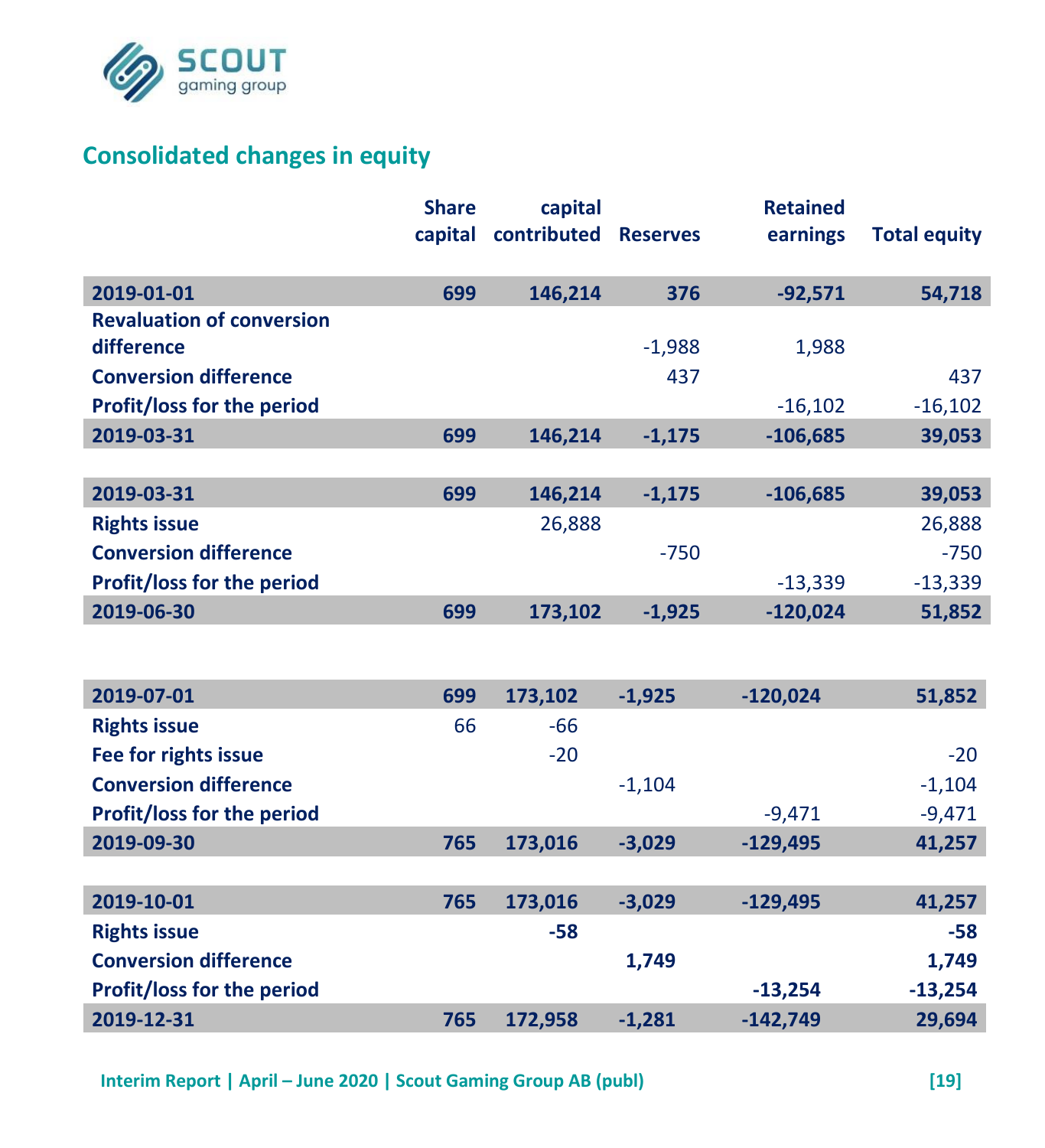

| 2020-01-01                   | 765 | 172,958 | $-1.281$ | $-142,749$ | 29,694    |
|------------------------------|-----|---------|----------|------------|-----------|
| <b>Rights issue</b>          | 156 | 35,001  |          |            | 35,157    |
| <b>Conversion difference</b> |     |         | $-6,510$ |            | $-6,510$  |
| Profit/loss for the period   |     |         |          | $-9,812$   | $-9,812$  |
| 2020-03-31                   | 921 | 207,959 | $-7,791$ | $-152,561$ | 48,529    |
|                              |     |         |          |            |           |
| 2020-04-01                   | 921 | 207,959 | $-7,791$ | $-152,561$ | 48,529    |
| <b>Rights issue</b>          |     |         |          |            |           |
| <b>Conversion difference</b> |     |         | 5,676    |            | 5,676     |
| Profit/loss for the period   |     |         |          | $-17,461$  | $-17,461$ |
| 2020-06-30                   | 921 | 207,959 | $-2,115$ | $-170,022$ | 36,743    |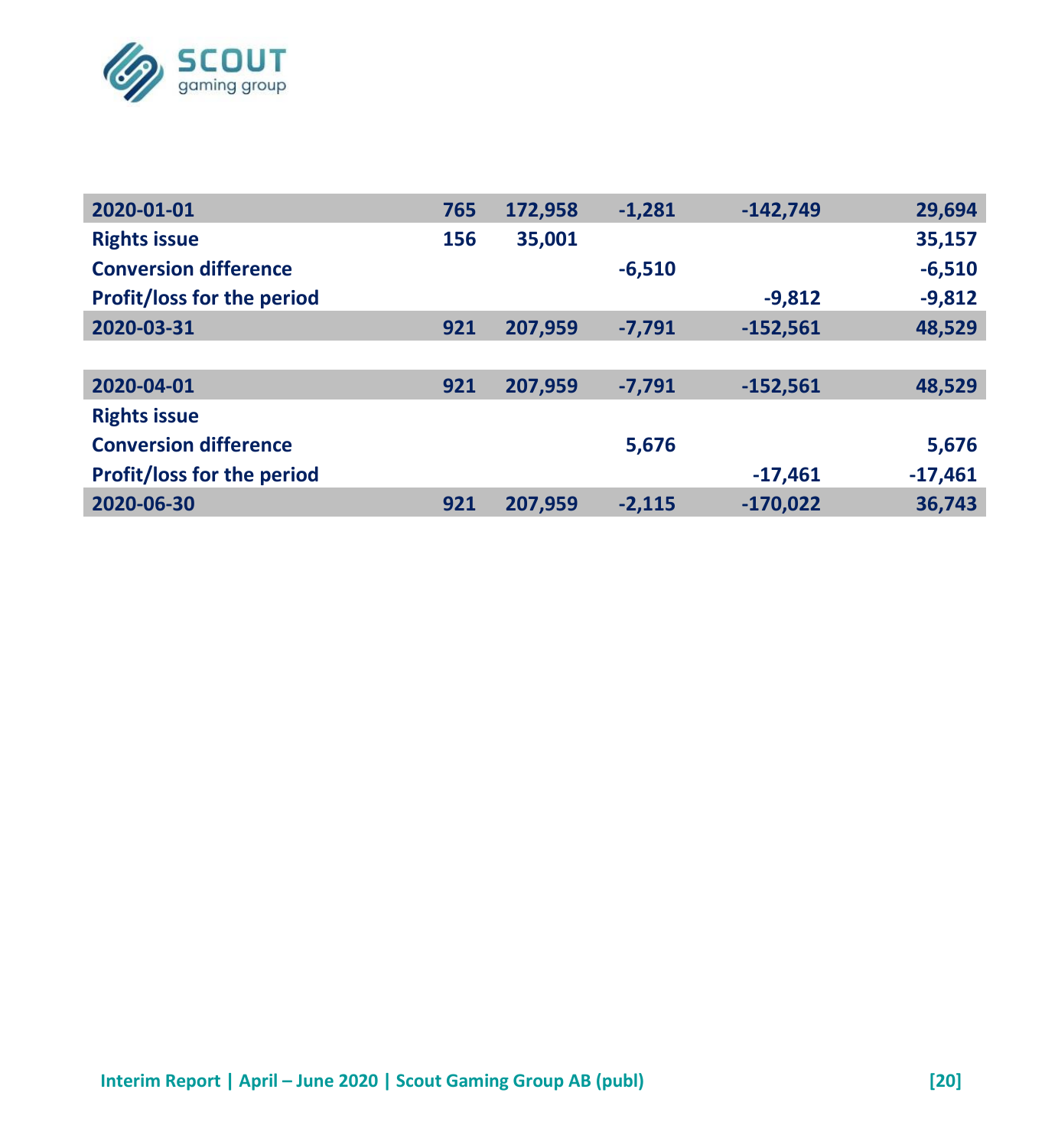

### **Consolidated statement of cash flows**

| Group (kSEK)                                 | Apr-Jun<br>2020 | Apr-Jun<br>2019 | Jan-Jun<br>2020 | Jan-Jun<br>2019 | Jan-Dec<br>2019 |
|----------------------------------------------|-----------------|-----------------|-----------------|-----------------|-----------------|
| Operating profit                             | $-17,477$       | $-13,357$       | $-27,307$       | $-29,481$       | $-52,232$       |
| Adjustment for items not included in cash    |                 |                 |                 |                 |                 |
| flows:                                       |                 |                 |                 |                 |                 |
| Depreciation, amortization and impairments   | 1,468           | 2,702           | 2,878           | 4,508           | 10,058          |
| Non cashflow affecting                       | 2,625           | $-990$          | $-1,375$        | $-1764$         | $-568$          |
| <b>Tax paid</b>                              | 0               | 0               | 0               | $\Omega$        | $\Omega$        |
| Cash flows from operating activities before  |                 |                 |                 |                 |                 |
| change in working capital                    | $-13,384$       | $-11,645$       | $-25,803$       | $-26,737$       | $-42,741$       |
| Changes in working capital                   | 2,175           | $-2,141$        | 1,575           | $-3,629$        | $-1,530$        |
| Cash flows from operating activities         | $-11,209$       | $-13,786$       | $-24228$        | $-30,366$       | $-44,271$       |
|                                              |                 |                 |                 |                 |                 |
| Capitalized intangible assets                | $-1,979$        | $-1,707$        | $-4,532$        | $-3,378$        | $-8,039$        |
| Acquisition of intangible assets             | 0               | $-87$           | 0               | $-140$          | $-194$          |
| Change in non-current receivables            | $\Omega$        | -8              | 0               | $-8$            | 14              |
| <b>Cash flows from investing activities</b>  | $-1,979$        | $-1,802$        | $-4,532$        | $-3,526$        | $-8,218$        |
|                                              | $\Omega$        | $\Omega$        | $\Omega$        | $\Omega$        | 0               |
| Rights issue, after transaction costs        | $\mathbf{0}$    | 0               | 35,157          | 43              | 26,810          |
| <b>Cash flows from financing activities</b>  | $\mathbf{0}$    | 43              | 35,157          | 43              | 26,810          |
|                                              |                 |                 |                 |                 |                 |
| Cash flow for the period                     | $-13,188$       | $-15,545$       | 6,398           | $-33,849$       | $-25,679$       |
| Cash and cash equivalents at start of period | 40,005          | 29,407          | 21,473          | 46,554          | 46,554          |
| Exchange rate differences                    | 246             | $-178$          | $-808$          | 979             | 598             |
|                                              |                 |                 |                 |                 |                 |
| Cash and cash equivalents at end of period   | 27,063          | 13,684          | 27,063          | 13,684          | 21,473          |

**Interim Report | April – June 2020 | Scout Gaming Group AB (publ) [21]**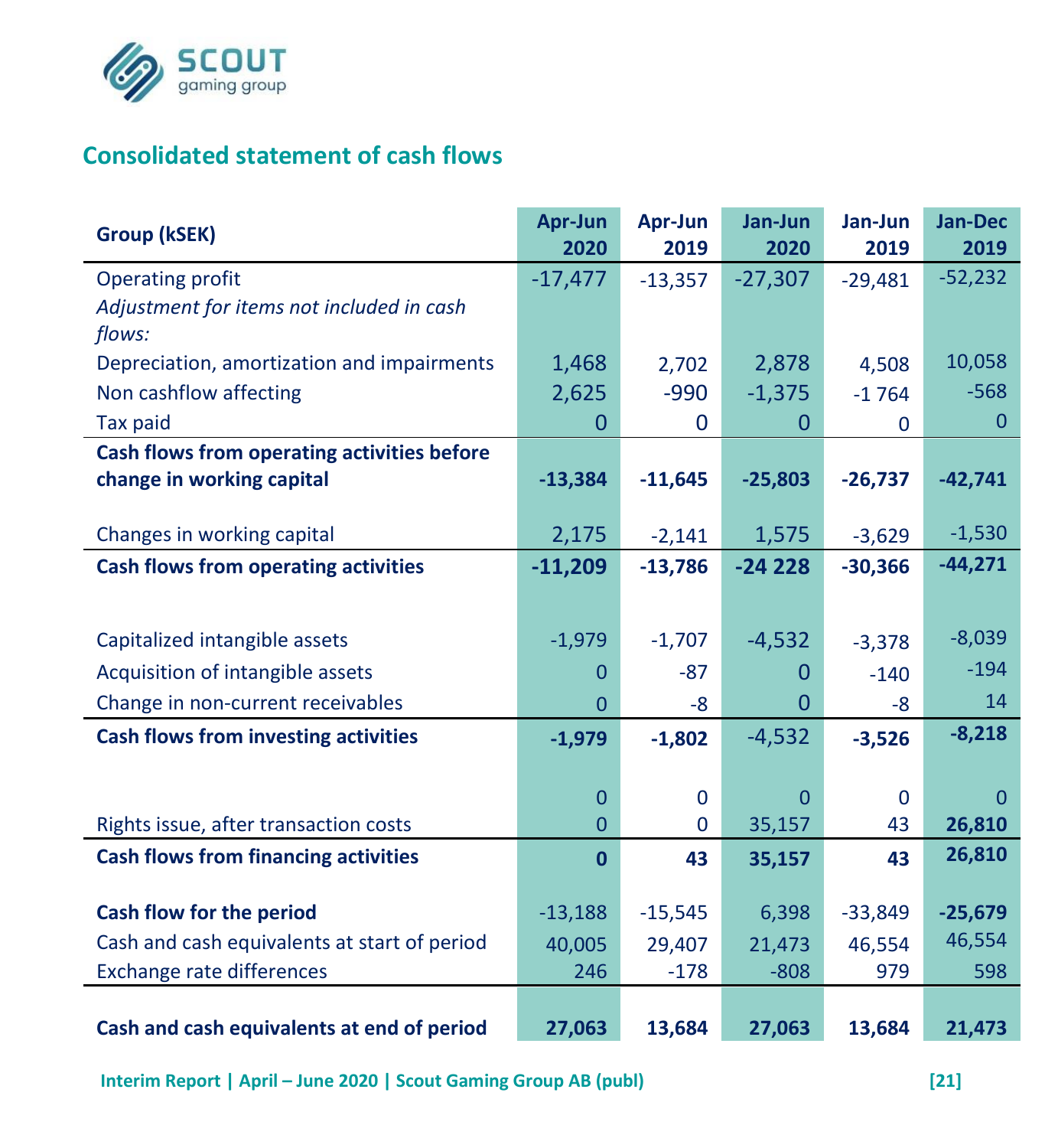

## **Condensed Parent Company income statement**

| <b>Parent Company income</b><br>statement (kSEK)                                | Apr-Jun<br>2020    | Apr-Jun<br>2019    | Jan-Jun<br>2020      | Jan-Jun<br>2019      | <b>FY</b><br>2019    |
|---------------------------------------------------------------------------------|--------------------|--------------------|----------------------|----------------------|----------------------|
| <b>Total revenue</b>                                                            | 955                | 1,275              | 2,124                | 2,550                | 5,100                |
| Personnel expenses<br>Other external expenses<br>Depreciation, amortization and | $-1,278$<br>$-747$ | $-2,507$<br>$-888$ | $-3,206$<br>$-1,603$ | $-6,597$<br>$-2,557$ | $-8,958$<br>$-3,815$ |
| impairment of PPE                                                               | $-7$               | -8                 | $-15$                | $-15$                | $-30$                |
| <b>Total expenses</b>                                                           | $-2,033$           | $-3,402$           | $-4,823$             | $-9,169$             | $-12,803$            |
| <b>Operating profit/loss</b>                                                    | $-1,078$           | $-2,127$           | $-2,700$             | $-6,619$             | $-7,703$             |
| <b>Financial items</b>                                                          | 1,622              | 916                | 3,069                | 1,797                | 4,162                |
| <b>Profit before tax</b>                                                        | 545                | $-1,211$           | 370                  | $-4,822$             | $-3541$              |
| <b>Profit before tax</b>                                                        | 545                | $-1,211$           | 370                  | $-4,822$             | $-3,541$             |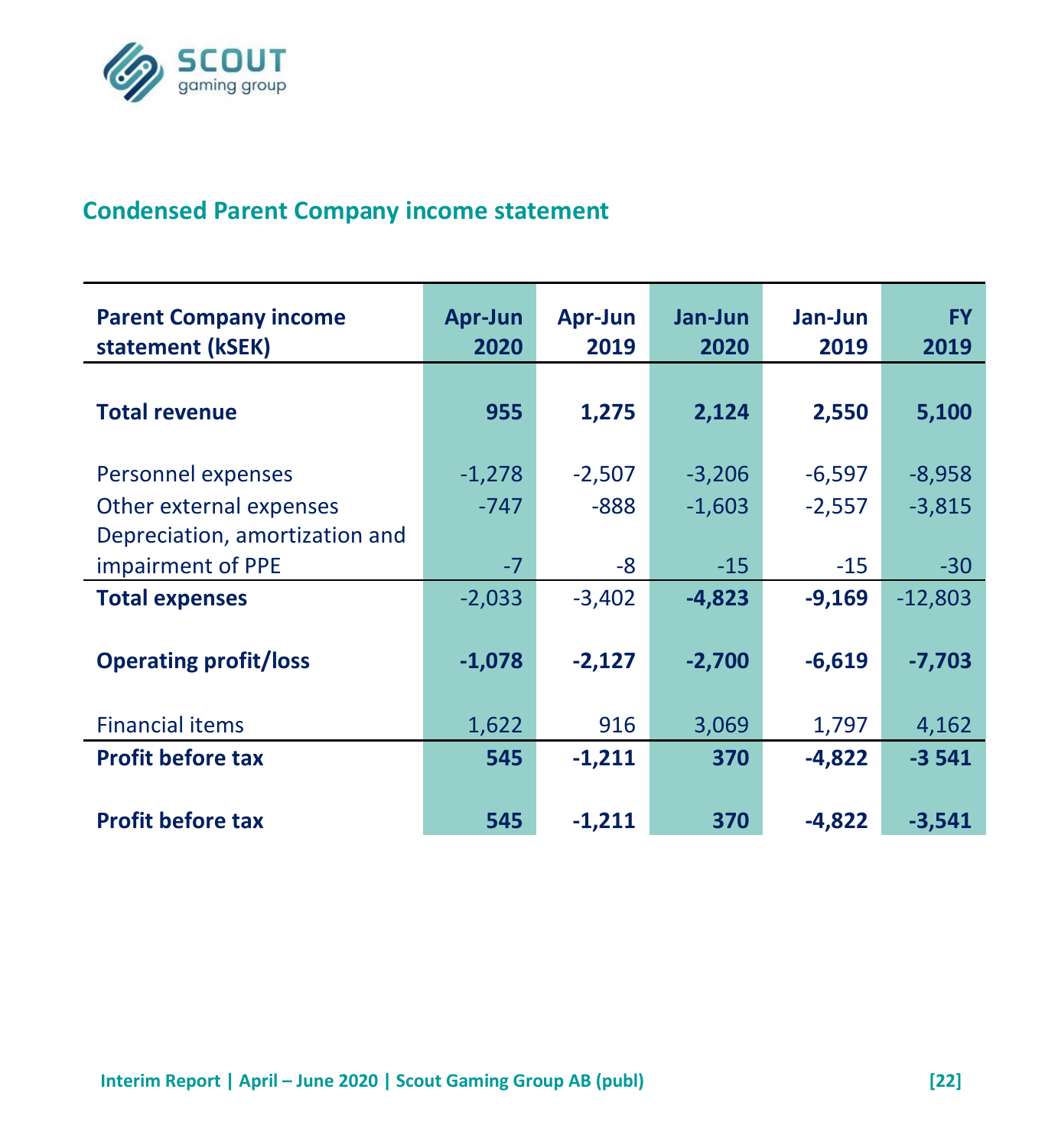

## **Condensed Parent Company balance sheet**

| Parent company balance sheet (kSEK) | 2020-06-30 | 2019-06-30 | 2019-12-31 |
|-------------------------------------|------------|------------|------------|
| <b>Assets</b>                       |            |            |            |
|                                     |            |            |            |
| Property, plant and equipment       | 42         | 125        | 57         |
| <b>Financial assets</b>             | 1,115      | 1,625      | 105,916    |
| <b>Total non-current assets</b>     | 1,157      | 1,750      | 105,973    |
|                                     |            |            |            |
| Subscribed capital unpaid           | $\Omega$   | 26,844     | 0          |
| Group internal receivables          | 134,678    | 77,908     | O          |
| Account receivables                 | $-7$       | 20         | O          |
| Other receivables                   | 123        | 177        | 131        |
| Prepaid expenses and accrued income | 141        | 130        | 28         |
| Cash and cash equivalents           | 11,833     | 5,136      | 6,421      |
| <b>Total current assets</b>         | 146,767    | 110,214    | 6,599      |
|                                     |            |            |            |
| <b>TOTAL ASSETS</b>                 | 147,924    | 111,964    | 112,572    |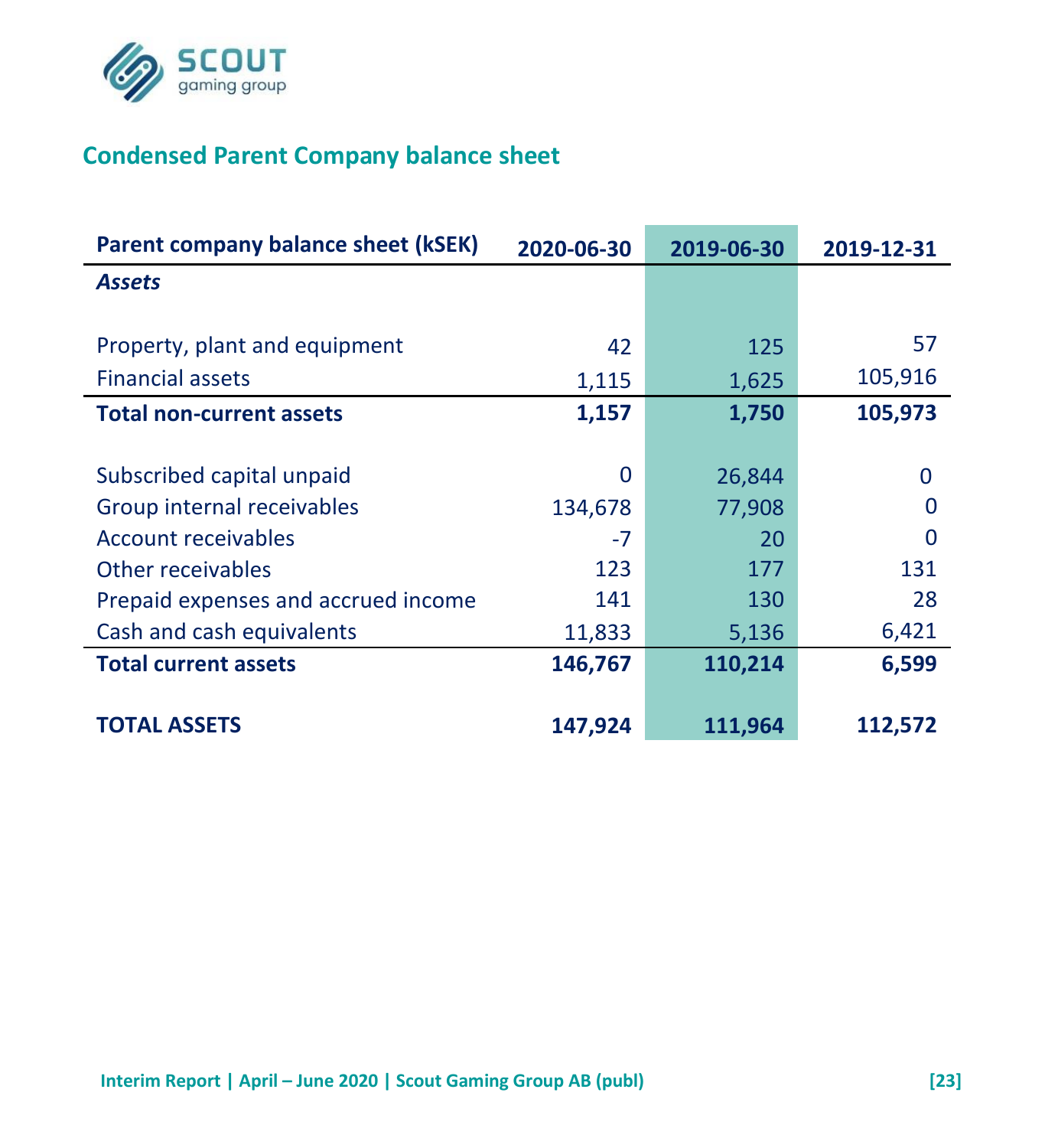

### *Equity and liabilities*

| Share capital                          | 921       | 699       | 765       |
|----------------------------------------|-----------|-----------|-----------|
| Other contributed capital              | 164,004   | 129,146   | 129,003   |
| Retained earnings excluding profit for |           |           |           |
| the period                             | $-18,412$ | $-20,082$ | $-18,782$ |
| <b>Total equity</b>                    | 146,512   | 109,763   | 110,985   |
|                                        |           |           |           |
| Accounts payable                       | 376       | 539       | 222       |
| Group internal liabilities             | 0         | 8         | 0         |
| <b>Tax liabilities</b>                 | 273       | 392       | 444       |
| Other current liabilities              | $-72$     | 502       | 267       |
| Accrued expenses and prepaid           |           |           |           |
| incomes                                | 835       | 761       | 653       |
| <b>Total current liabilities</b>       | 1,411     | 2,193     | 1,586     |
|                                        |           |           |           |
| TOTAL EQUITY AND LIABILITIES           | 147,924   | 111,964   | 112,572   |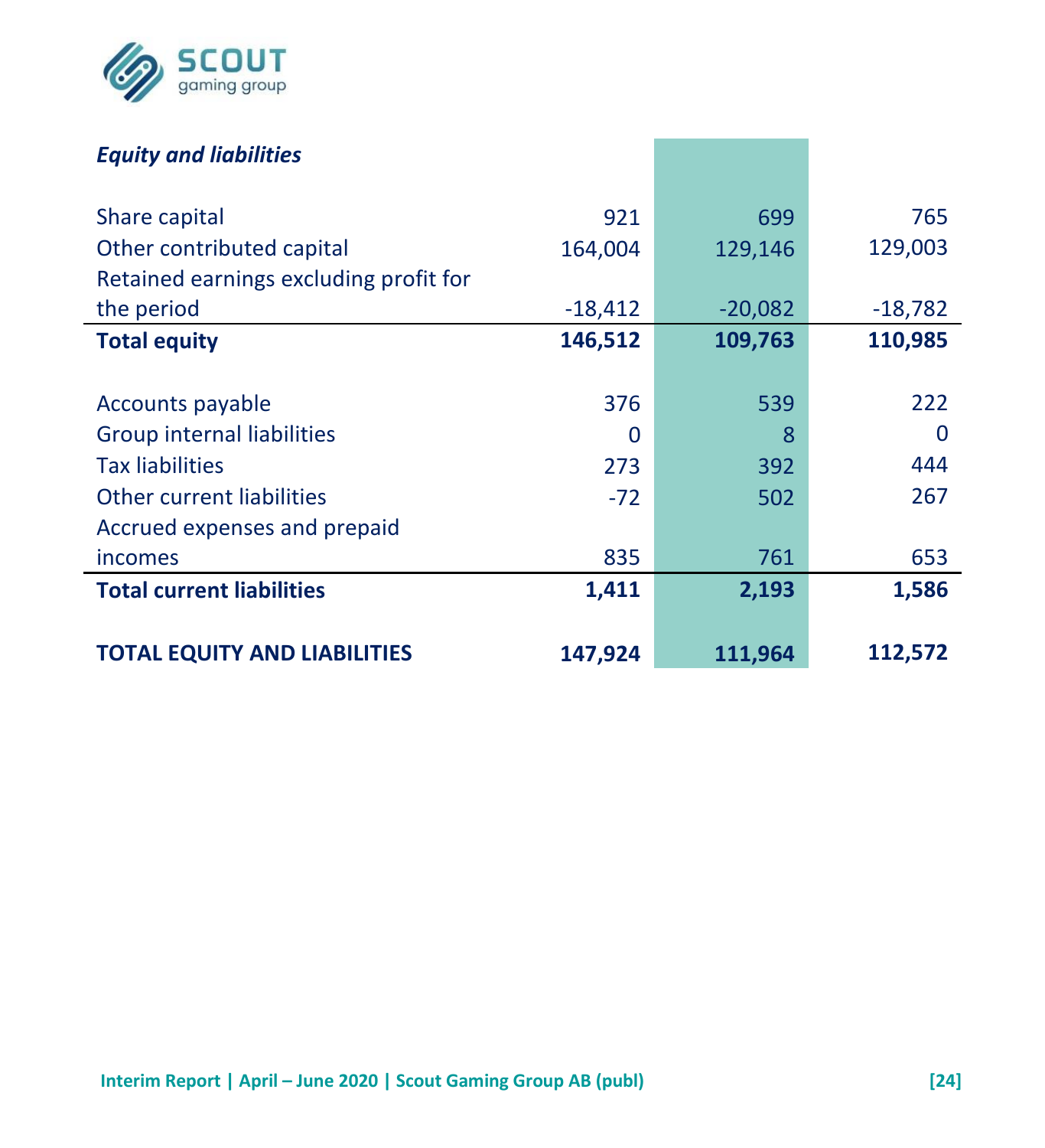

#### **SIGNATURES AND ASSURANCE**

This Interim Report has not been subject to review by the Company's auditor. The Board of Directors and the Chief Executive Officer offer their assurance that this Interim Report gives a true and fair view of the Group's and Parent Company's operations, financial position and results of operations and describes the significant risks and uncertainties facing the Group and Parent Company.

Stockholm, 21 August 2020

Jorgen Ragnarsson, Member Anders Encohsson, Chairman Atle Sundal, Member Andreas Ternstrom, CEO Hans Isoz, Member Carla Maree Vella, Member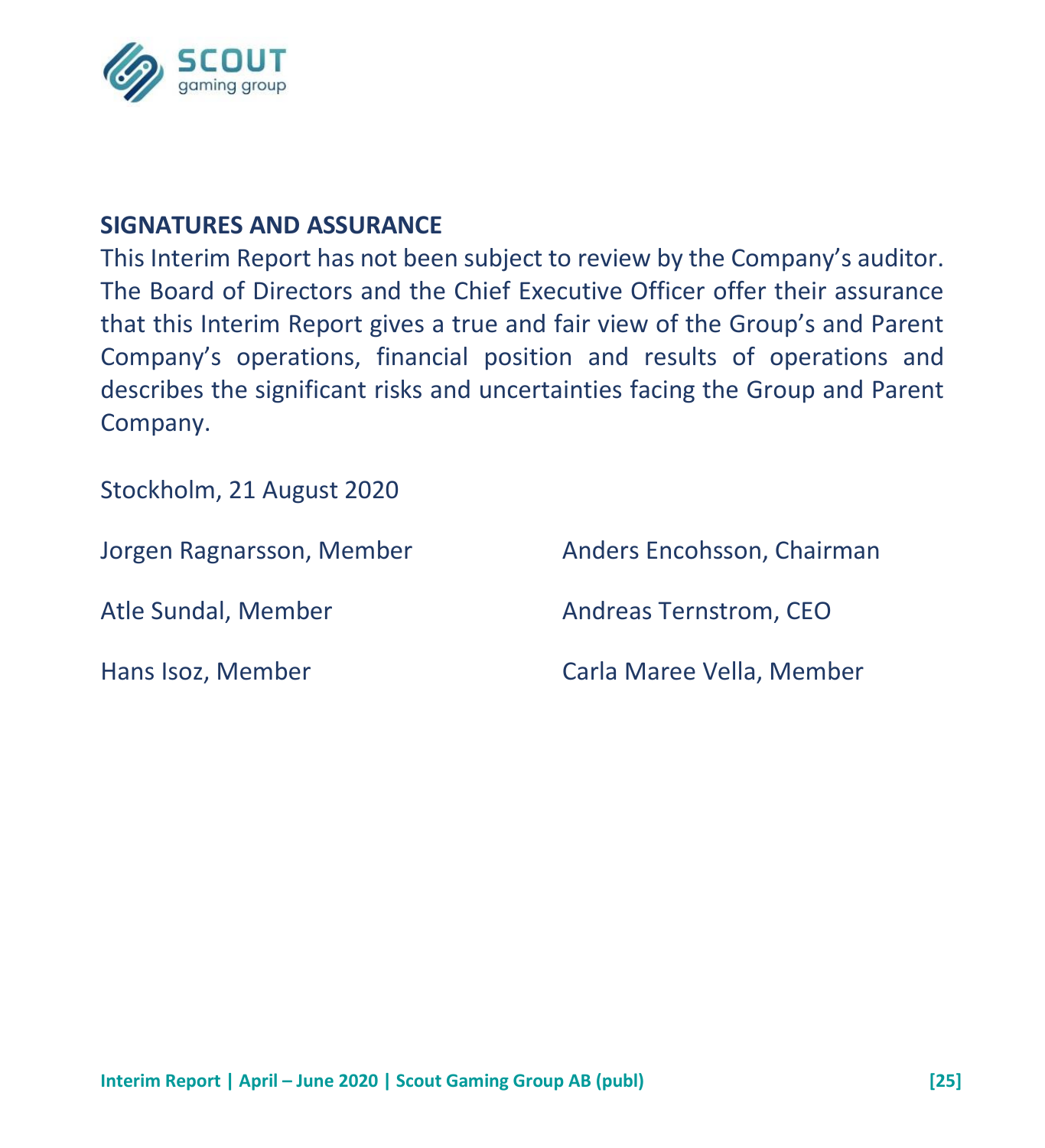

For additional information please contact CFO & IR, Billy Degerfeldt, +46 70 758 16 68, [billy.degerfeldt@scoutgaminggroup.com.](mailto:billy.degerfeldt@scoutgaminggroup.com)

Scout Gaming Group AB (publ) E-mail: ir@scoutgaminggroup.com Kaptensgatan 6. Web: www.scoutgaminggroup.com. 114 57 Stockholm. Corporate identity number: 559119-1316

This year-end report is information that is mandatory for Scout Gaming Group to make public pursuant to the EU Market Abuse Regulation. The information was submitted for publication, through the agency of the contact person set out above, at 08:00 CET on 21 August 2020.

#### **Information about Nasdaq First North Growth Market**

Nasdaq First North Growth Market ("First North") is an alternative marketplace operated by the constituent exchanges of Nasdaq Stockholm. It does not have the same legal status as a regulated marketplace. Companies quoted on First North are subject to First North's rules, rather than the legal requirements set for trading on a regulated marketplace. An investment in a company trading on First North implies higher risk than one in a listed company. Companies must apply to the exchange and gain approval before trading on First North can commence. A Certified Adviser guides the company through the listing process and also ensures that the company continuously satisfies First North's standards. Redeye AB is Scout Gaming's Certified Adviser. Contact details: Certifiedadviser@redeye.se, +46 (0)8 121 576 90.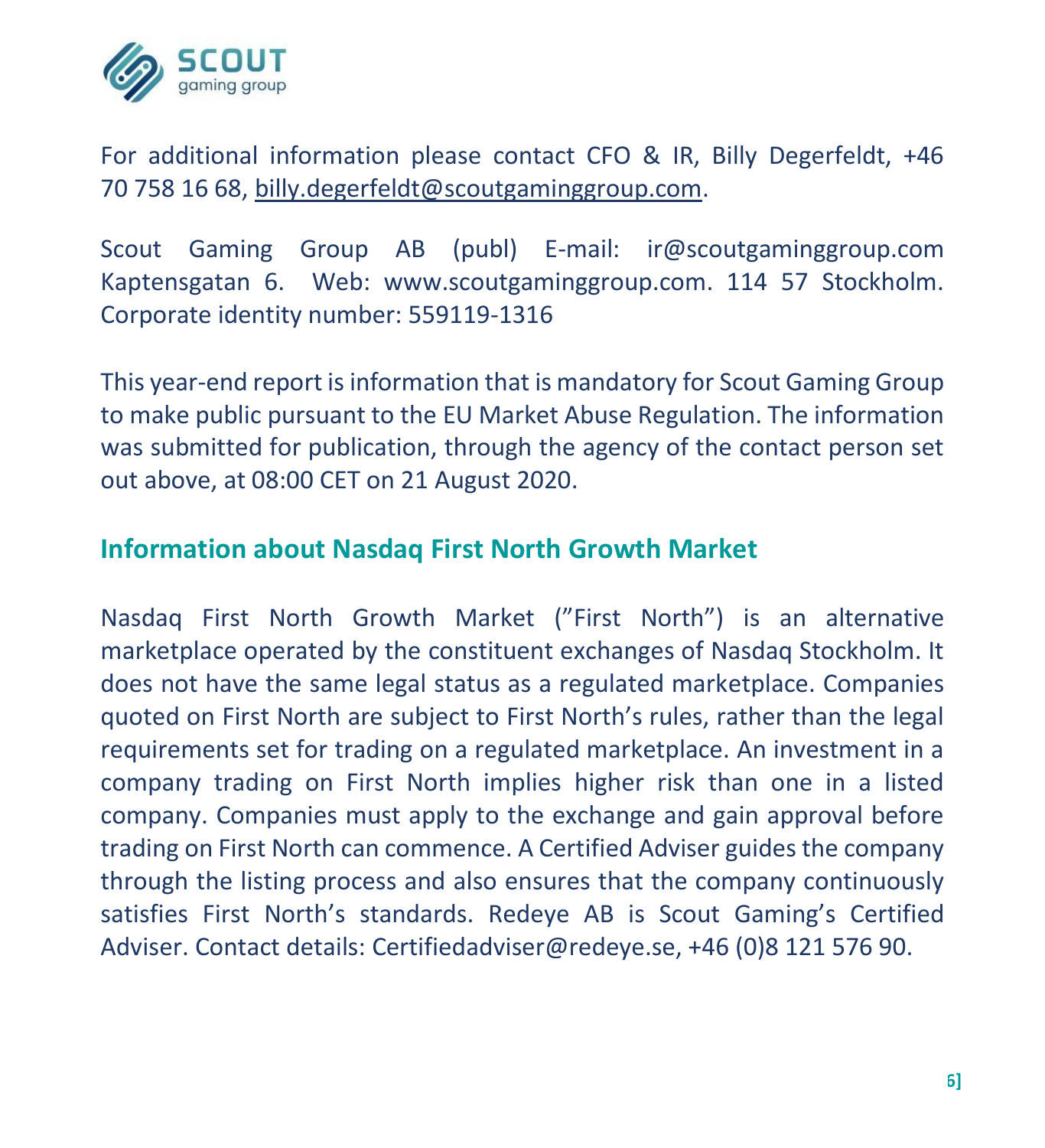

## **Definitions**

Revenue - Revenue for the current period

Revenue growth - Revenue for the current period through revenue for the same period last year

EBITDA - Operating profit before depreciation and amortization

EBITDA margin - EBITDA as a percentage of Revenue

Operating profit - Consolidated operating profit for the period

Operating margin - Group operating profit as a percentage of revenue

Number of shares at the end of the period - The number of shares outstanding at the end of the period.

Average number of shares - Opening number of shares for the period added with outstanding number of shares divided by 2

Number of employees at the end of the period - Number of employees in the Group at the end of the period, including contract employees in Ukraine

Earnings per share - Profit after tax divided by the average number of shares during the period

Equity per share - Equity divided by the number of outstanding shares during the period